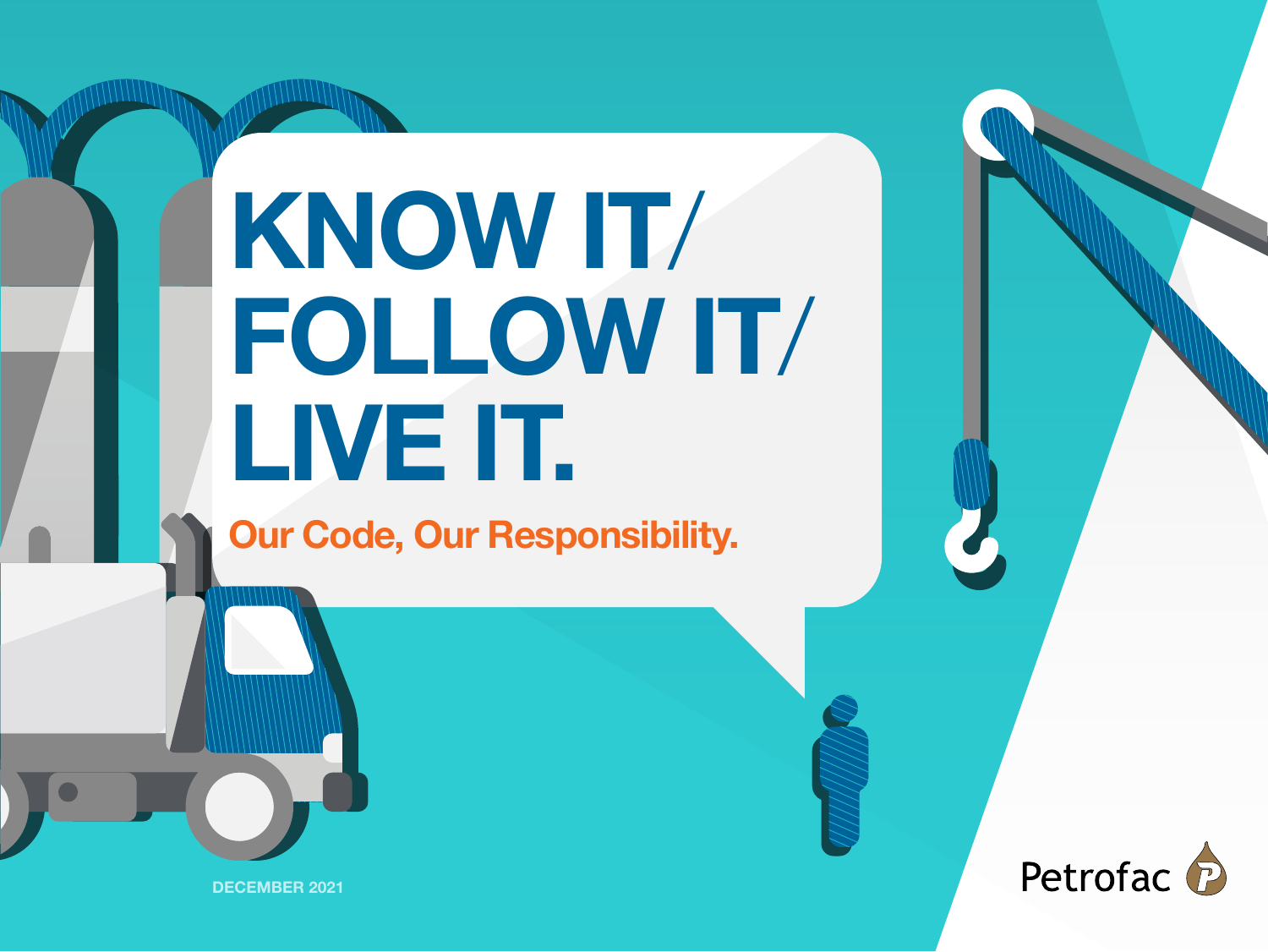

Petrofac Code of Conduct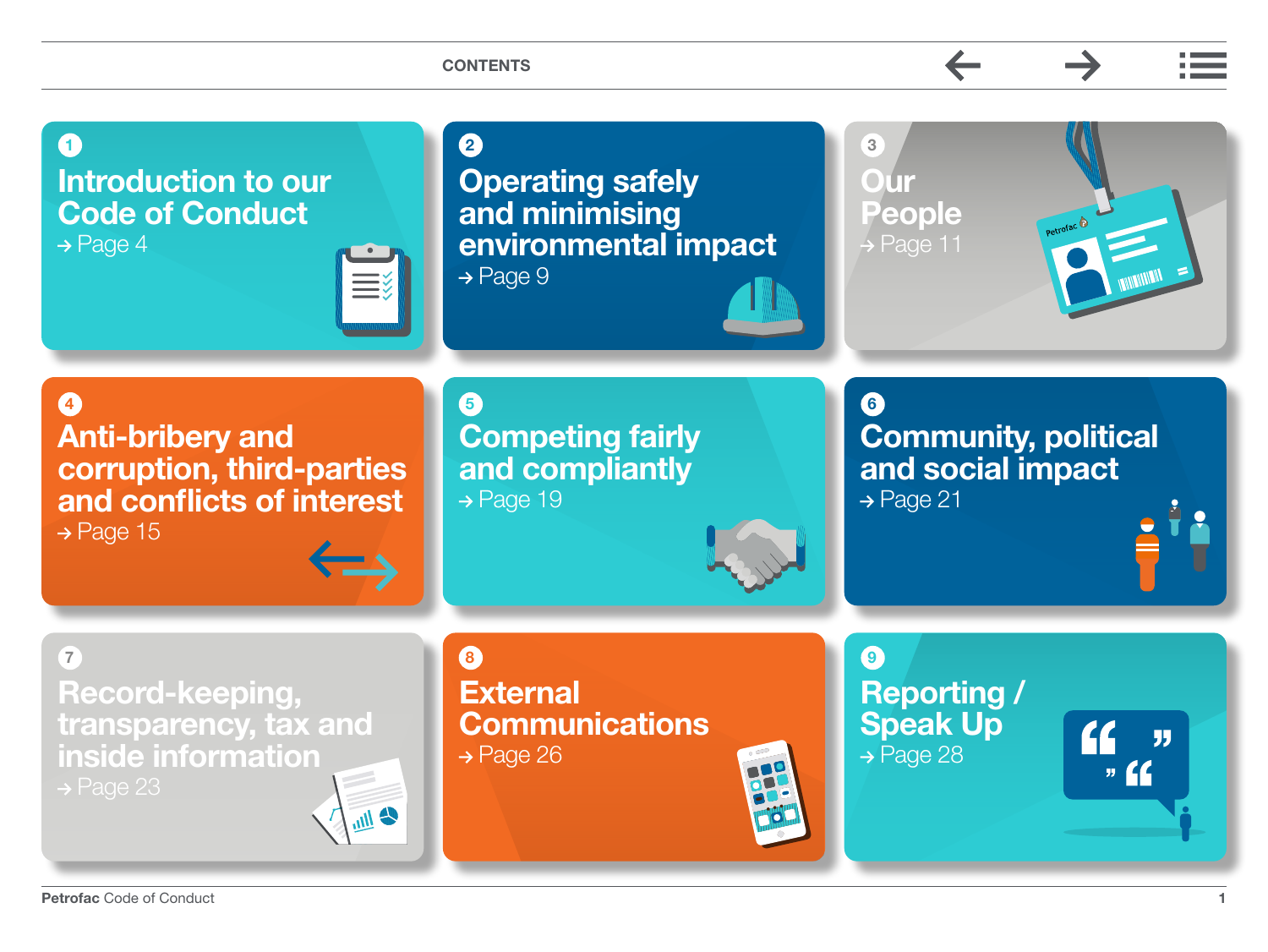

Sami Iskander Group Chief Executive

### Our Code of Conduct and why it matters

#### At Petrofac we believe that how we do business is just as important as what we do.

We believe in making the right decisions, from safety and compliance to how we treat our people, our partners and the environment. By taking responsibility and acting with integrity, every time, we will protect our reputation and build a better future for everyone.

Our Code of Conduct (the Code) describes our values – driven, agile, respectful and open - that guide how we work, the Petrofac behaviours that underpin these values, and the key policies that support us in our work. We expect uncompromising standards of behaviour from our employees and everyone we work with. Unethical behaviour has no place in our business, and any failure to follow the Code will result in disciplinary action which, in serious cases, will lead to dismissal.

Our Code means more than just following the law, policies and regulations. It's about making the right choices; however difficult they may be. We are all individually responsible for demonstrating the highest standards of integrity and fostering a culture of doing the right thing.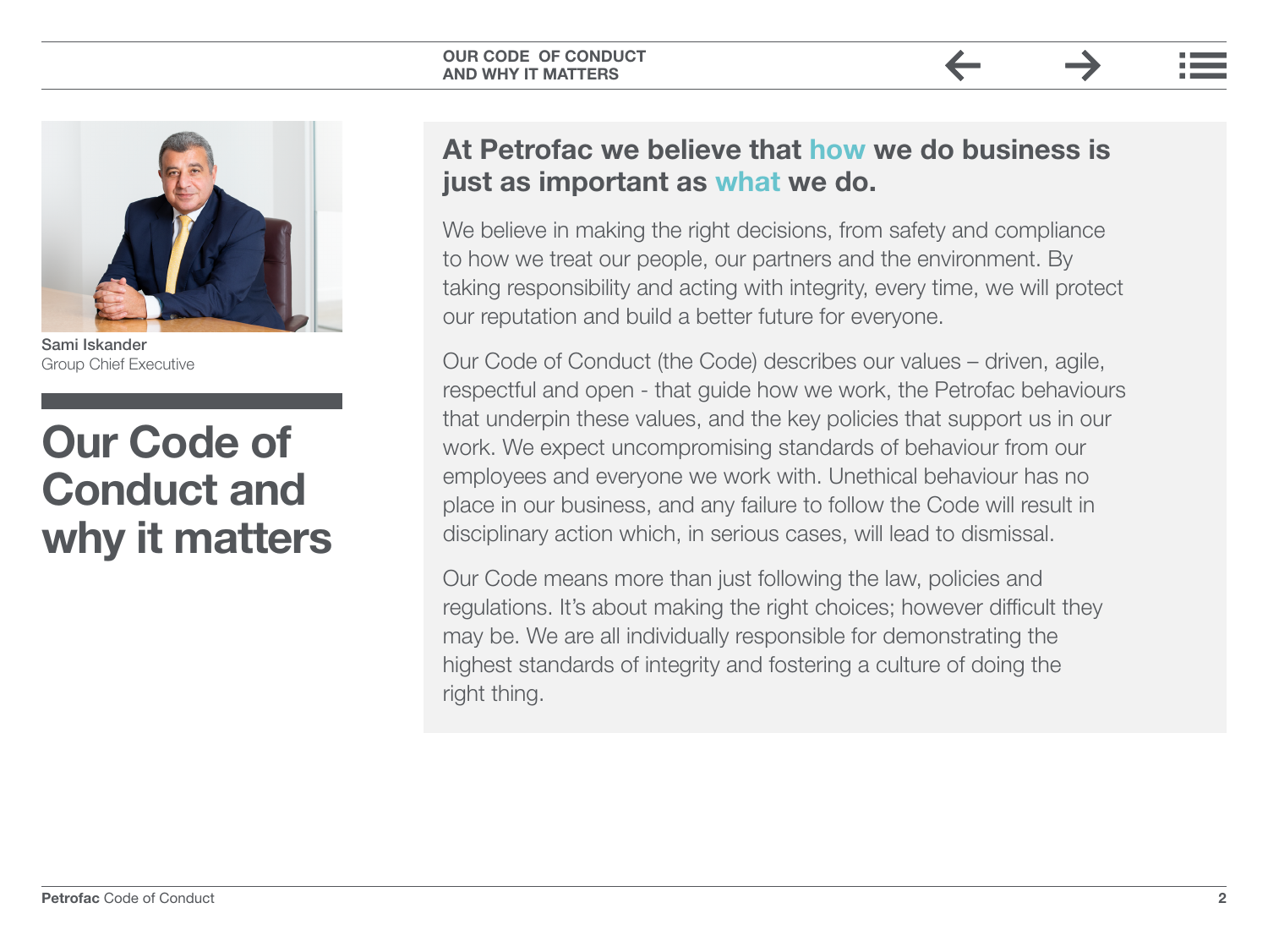#### Our Code of Conduct and why it matters **Continued**

If you see anything that appears to breach this Code, please speak to your line manager or the relevant corporate function immediately. However, should you feel uncomfortable in doing so, you can report through our Petrofac Speak Up portal in complete confidence. If you are in any doubt, please do ask. Have the courage to speak up – your concerns will be taken very seriously, and we will not tolerate retaliation of any kind.

Please take the time to read our Code, so that you understand your responsibilities, where to go for help and how to raise a concern.

Thank you

Sami Iskander Group Chief Executive December 2021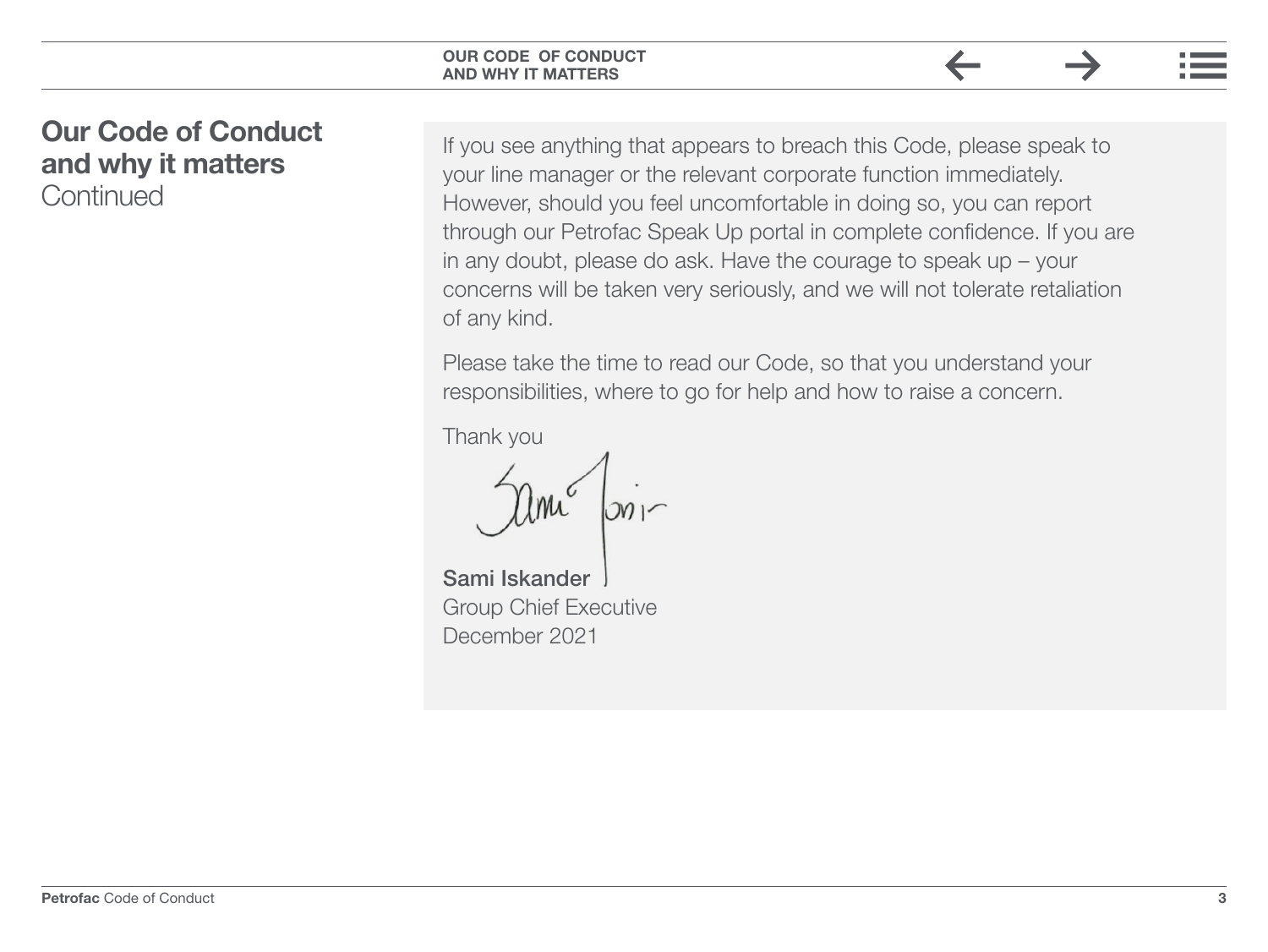

# <span id="page-4-0"></span>**Introduction** to our Code of Conduct

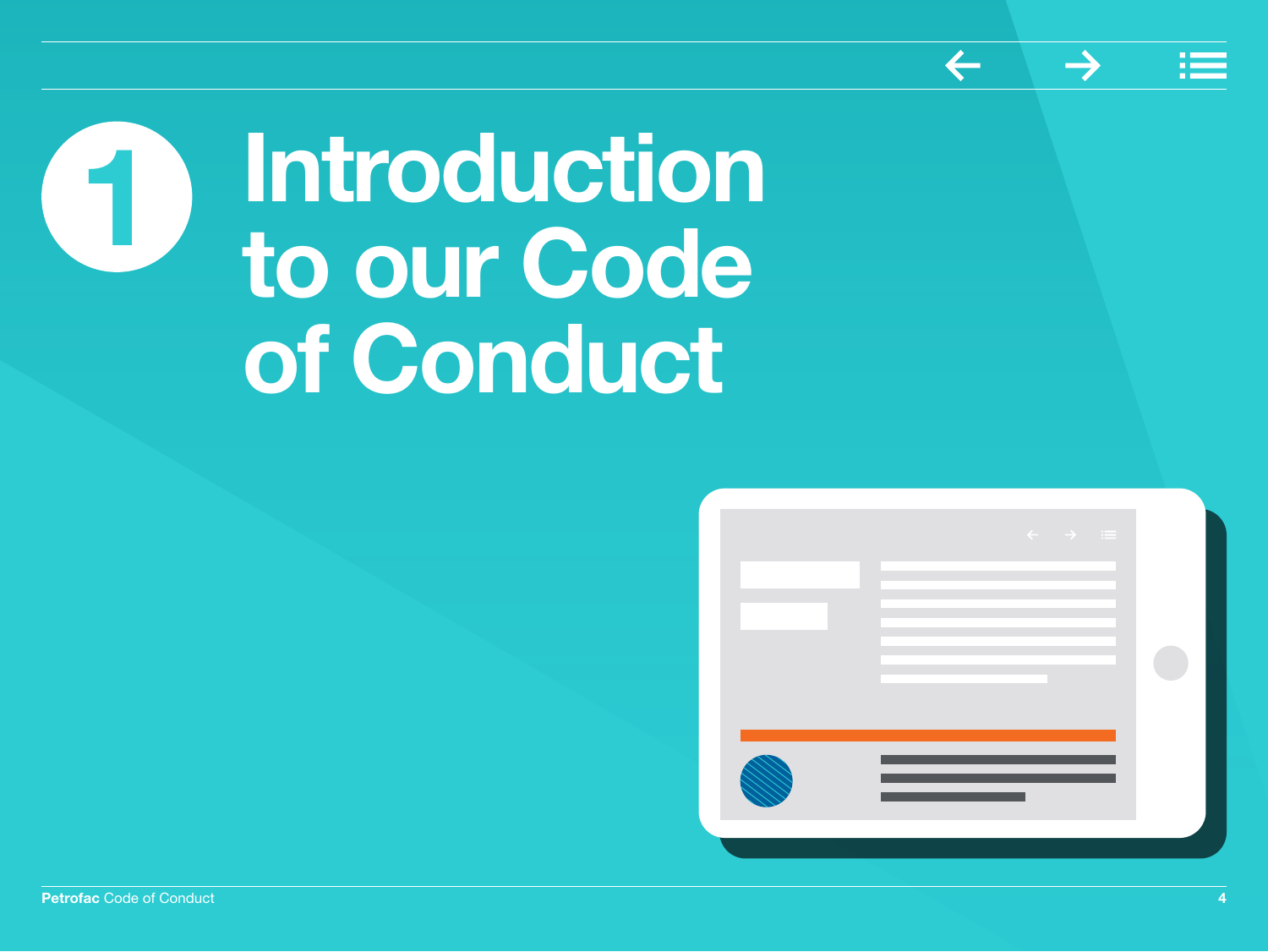#### INTRODUCTION TO OUR CODE OF CONDUCT



# Introduction to our Code of Conduct

Our Code of Conduct (the Code) is founded on the four Petrofac values. It is complemented by our Policies, Standards and Procedures. Together, they guide our behaviors and inform our decision-making.

Given the complexity of today's business landscape and the number of countries in which we operate, there is no single document that can provide all the answers. In making decisions or taking actions, we must therefore follow these three guiding principles:

- 1. **OWN:** Our business integrity is the responsibility of every Petrofac employee and business partner. Don't expect anyone else to address the issue. Take personal responsibility.
- 2. DISCUSS: If it feels wrong, it probably is wrong. So, if in doubt, stop and ask. Your colleagues, management, Human Resources, the Compliance Team, and Internal Audit are all sources of help and support.
- 3. RECORD: It is vital that the business keeps accurate and complete records of all its dealings. These records ensure that we can demonstrate why and how we make decisions.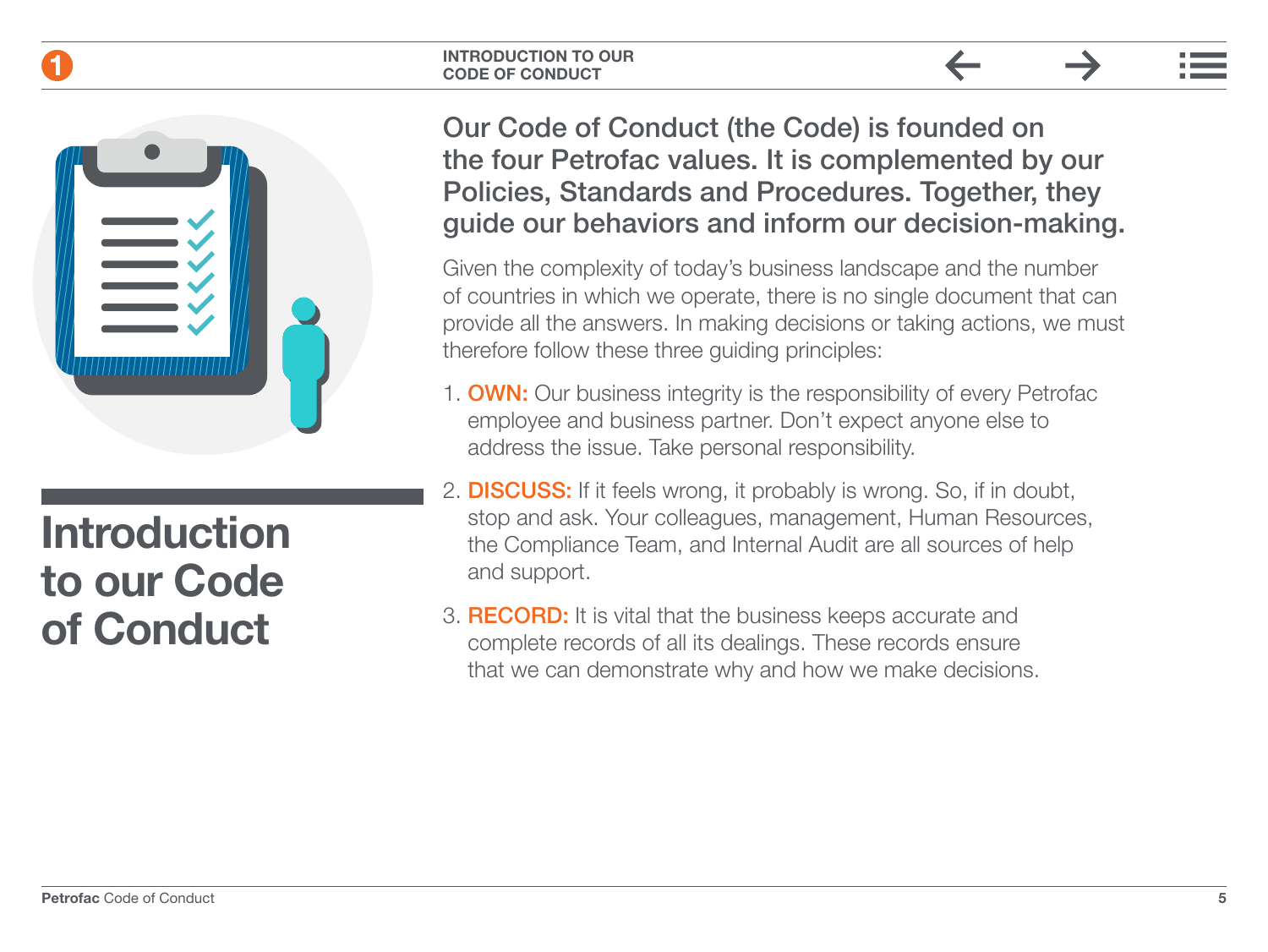1

#### Introduction to our Code of Conduct **Continued**

We must all read, understand and apply the Code and the relevant Polices, Standards and Procedures which underpin it. If ever you feel you don't have sufficient knowledge or understanding to follow the Code, you should seek support or clarification from the relevant Corporate function. In addition, training relevant to each role within Petrofac will be provided and kept up-to-date.

 $\leftarrow$ 

 $\rightarrow$ 

Occasionally, you may find discrepancies between the Code and the local laws of the countries in which we operate. If so, you must always follow the stricter of the two sets of requirements. Again, if you are unsure, you should always ask for guidance.

If ever you have any concerns regarding a potential breach or violation of the Code, you must raise them through the appropriate channels. You can be sure that retaliation against employees who report their concerns in good faith will not be tolerated by the Company and will be acted upon swiftly.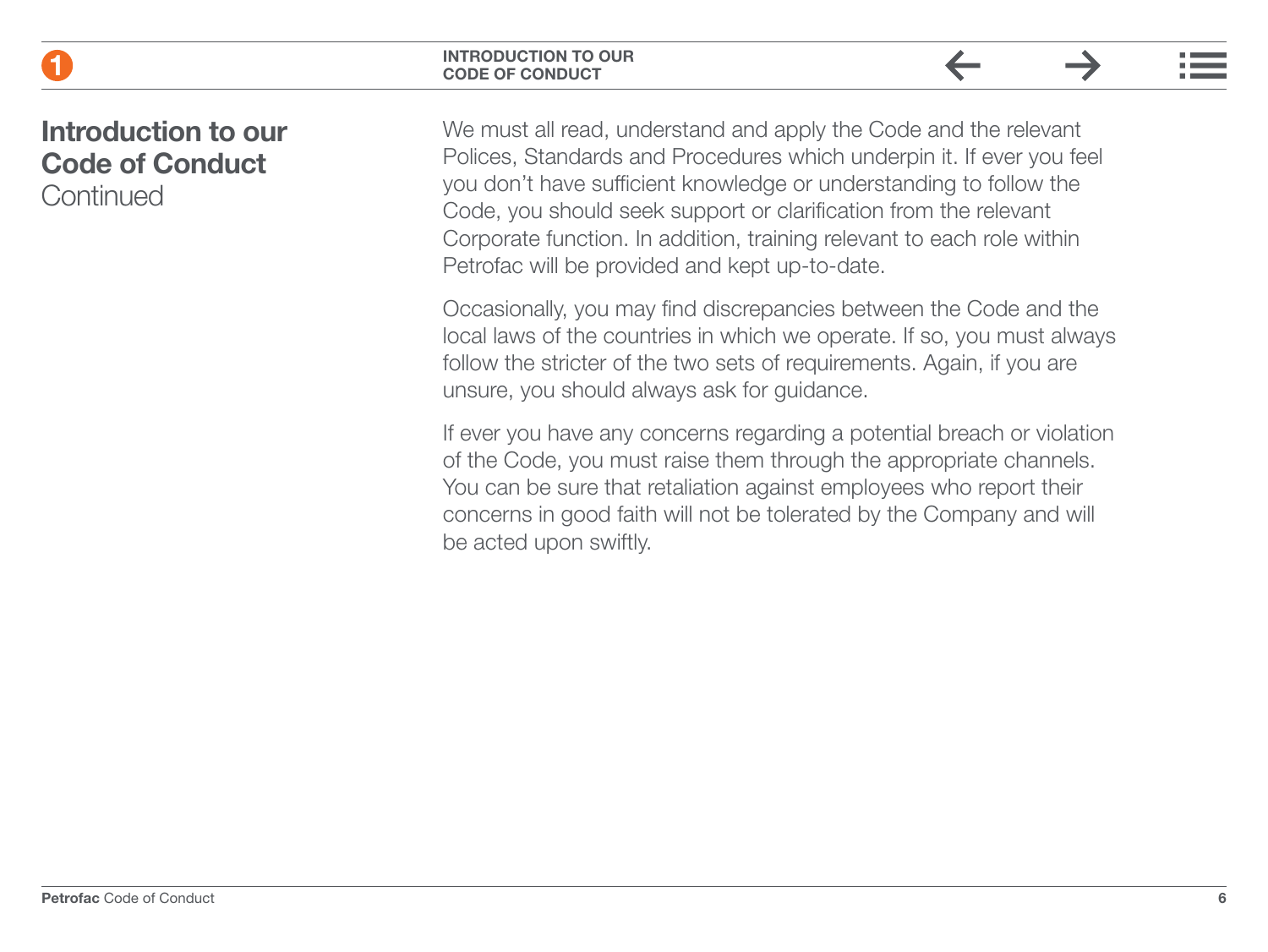|                   | <b>INTRODUCTION TO OUR</b><br><b>CODE OF CONDUCT</b>                                                                                                                                                               |                                                                     |  |
|-------------------|--------------------------------------------------------------------------------------------------------------------------------------------------------------------------------------------------------------------|---------------------------------------------------------------------|--|
| <b>Our values</b> | At the heart of everything we do are the four Petrofac<br>values that guide our decisions and behaviours. We are<br>proud to live by our values and expect the same of<br>everyone who works with or for Petrofac. |                                                                     |  |
|                   | <b>Driven</b>                                                                                                                                                                                                      | <b>Agile</b>                                                        |  |
|                   | We aim higher. Delivering the best<br>result, every time.                                                                                                                                                          | We have a responsive mindset<br>and problem-solving culture.        |  |
|                   | <b>Respectful</b>                                                                                                                                                                                                  | <b>Open</b>                                                         |  |
|                   | We are good corporate citizens<br>and always do the right thing.                                                                                                                                                   | We work together for success,<br>creating an inclusive environment. |  |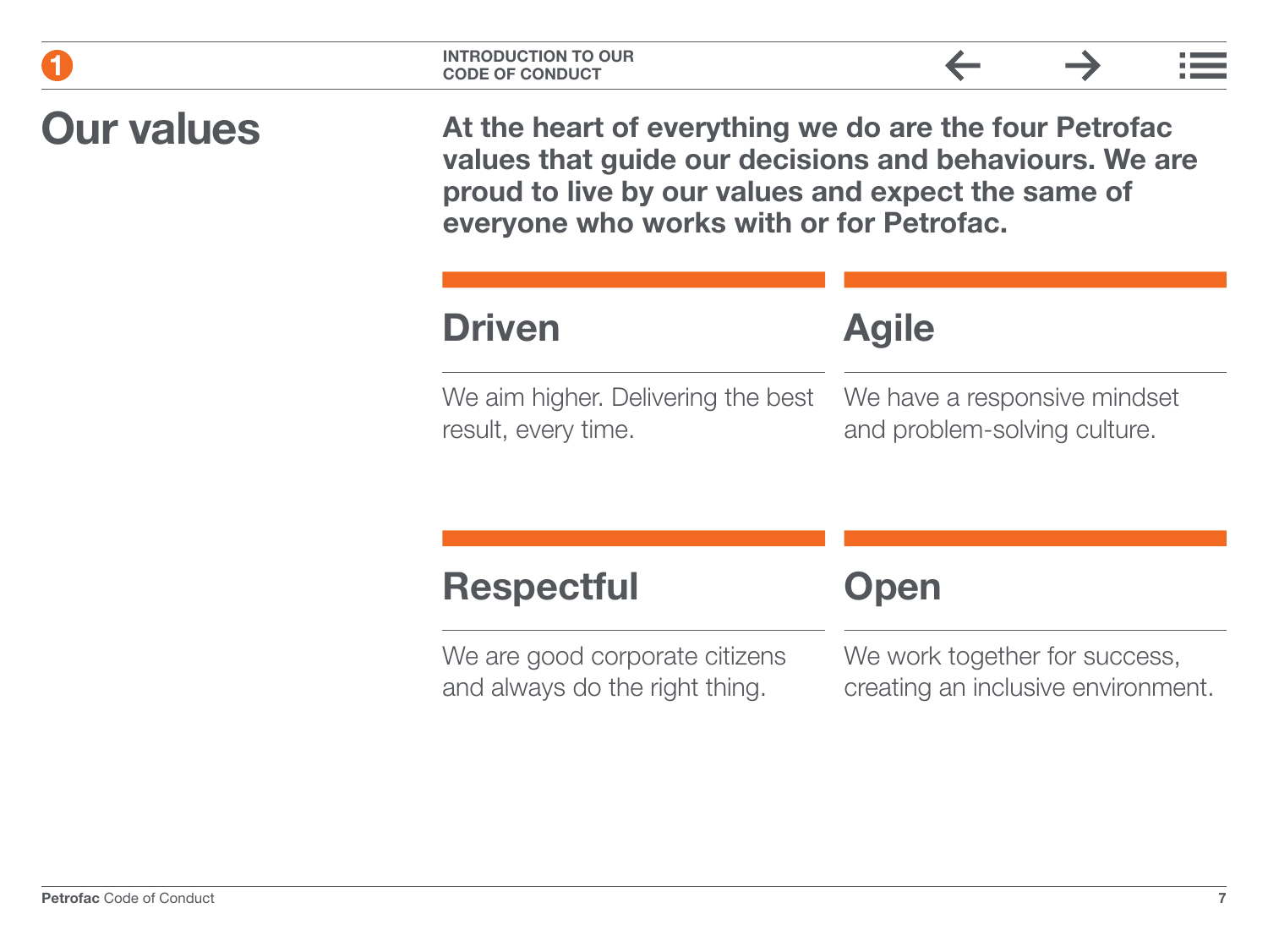| <b>Collaborating with</b><br>purpose                                                                                      | <b>Taking ownership</b>                                                                                                                   | <b>Building relationships</b>                                                                                                                               |
|---------------------------------------------------------------------------------------------------------------------------|-------------------------------------------------------------------------------------------------------------------------------------------|-------------------------------------------------------------------------------------------------------------------------------------------------------------|
| We bring people together to share<br>knowledge, co-create solutions and deliver<br>the best business outcome for everyone | We lead work to completion, take<br>responsibility for decisions, represent the<br>organisation and don't tolerate unethical<br>behaviour | We have respectful relationships, we build a<br>climate of trust and foster an environment<br>where we can constructively challenge and<br>resolve conflict |

 $\leftarrow$ 

 $\rightarrow$ 

#### Coaching, developing and empowering

We encourage our people to grow, acquire the confidence and skills to make accountable decisions, and provide opportunities to progress

#### Driving positive change

We embrace change, encourage constant improvement and where appropriate, challenge the status quo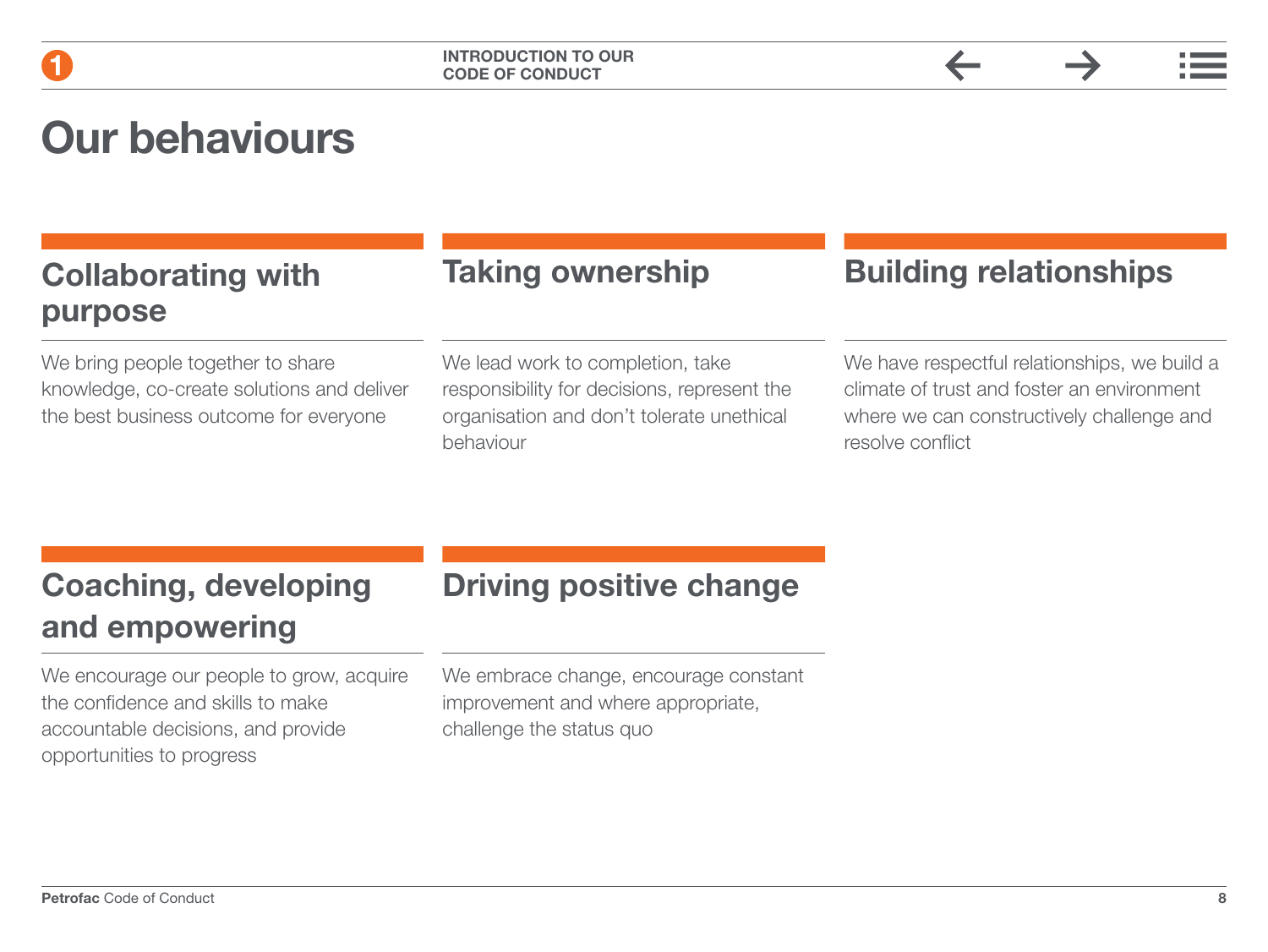# <span id="page-9-0"></span>Operating safely and minimising environmental impact 2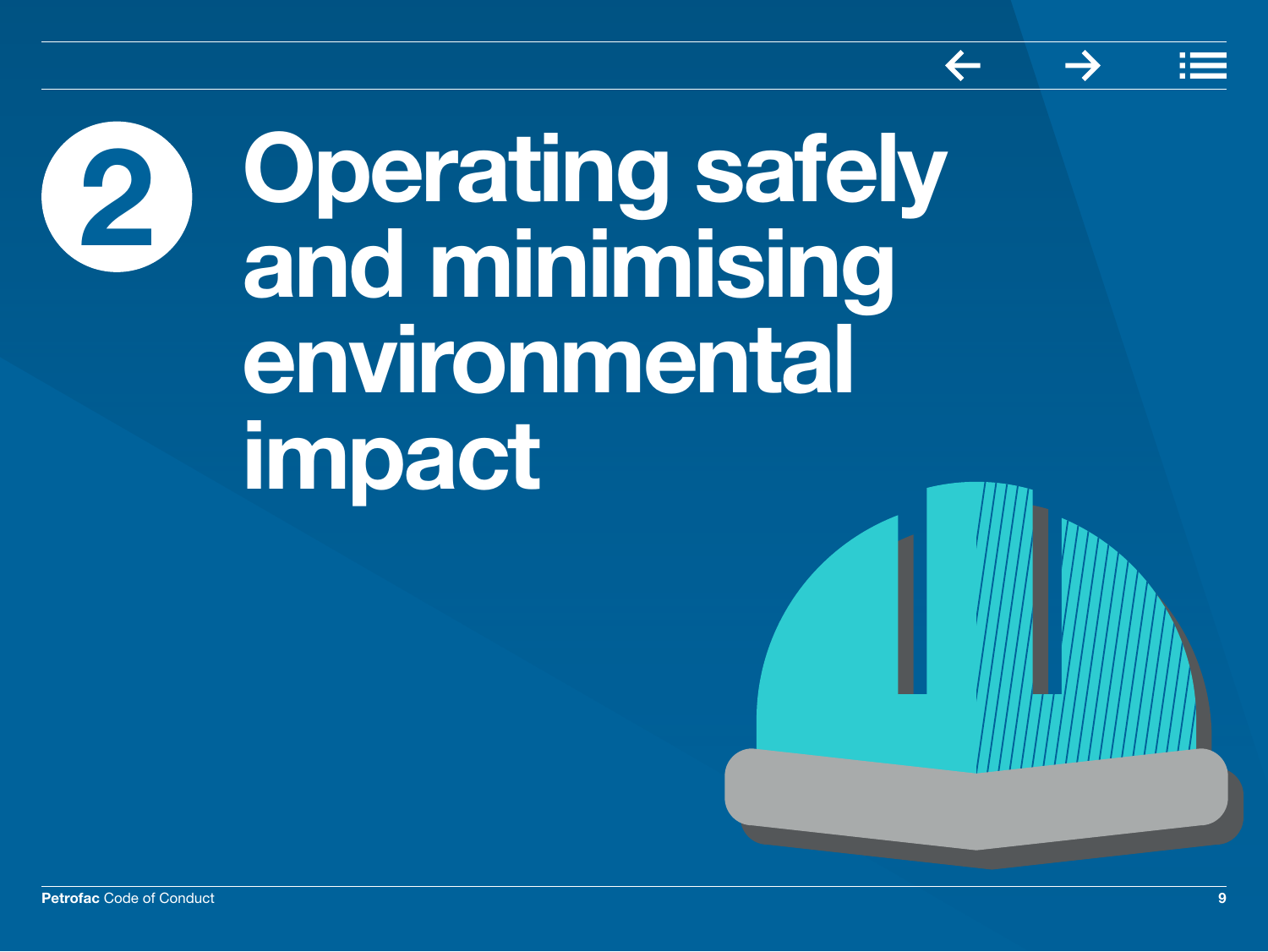### 2



### Operating safely and minimising environmental impact

#### Key HSSEIA Policies:

**Health & Safety Policy** 

- **Asset Integrity Management Policy**
- **O** [Driving Policy](https://petrofaconline.sharepoint.com/sites/Compliance_2019/Shared%20Documents/Forms/AllItems.aspx?id=%2Fsites%2FCompliance%5F2019%2FShared%20Documents%2F03%5FDriving%20Policy%2Epdf&parent=%2Fsites%2FCompliance%5F2019%2FShared%20Documents)
- **Environmental Policy**

Security Policy

#### Safety is our first and most important value – which influences every decision we make.

We provide a safe working environment for our employees, our contractors, and all of those we come into contact with. We do this by:

- Ensuring the integrity of our operations including the assets we operate and the facilities we build
- Managing the risks inherent to our operations
- Providing training to safeguard our people, irrespective of whether they are based in the field or in our offices

Our policies and working practices support our goal of zero accidents and require transparent reporting. Everyone needs to be aware of the risks associated with their day-to-day work.

We are also careful to minimise our impact on the environment and meet our goal of zero environmental incidents. We work actively to reduce our global carbon footprint, and that of our customers, by measuring and driving down emissions and waste, using energy efficiently, and meeting tough environmental targets.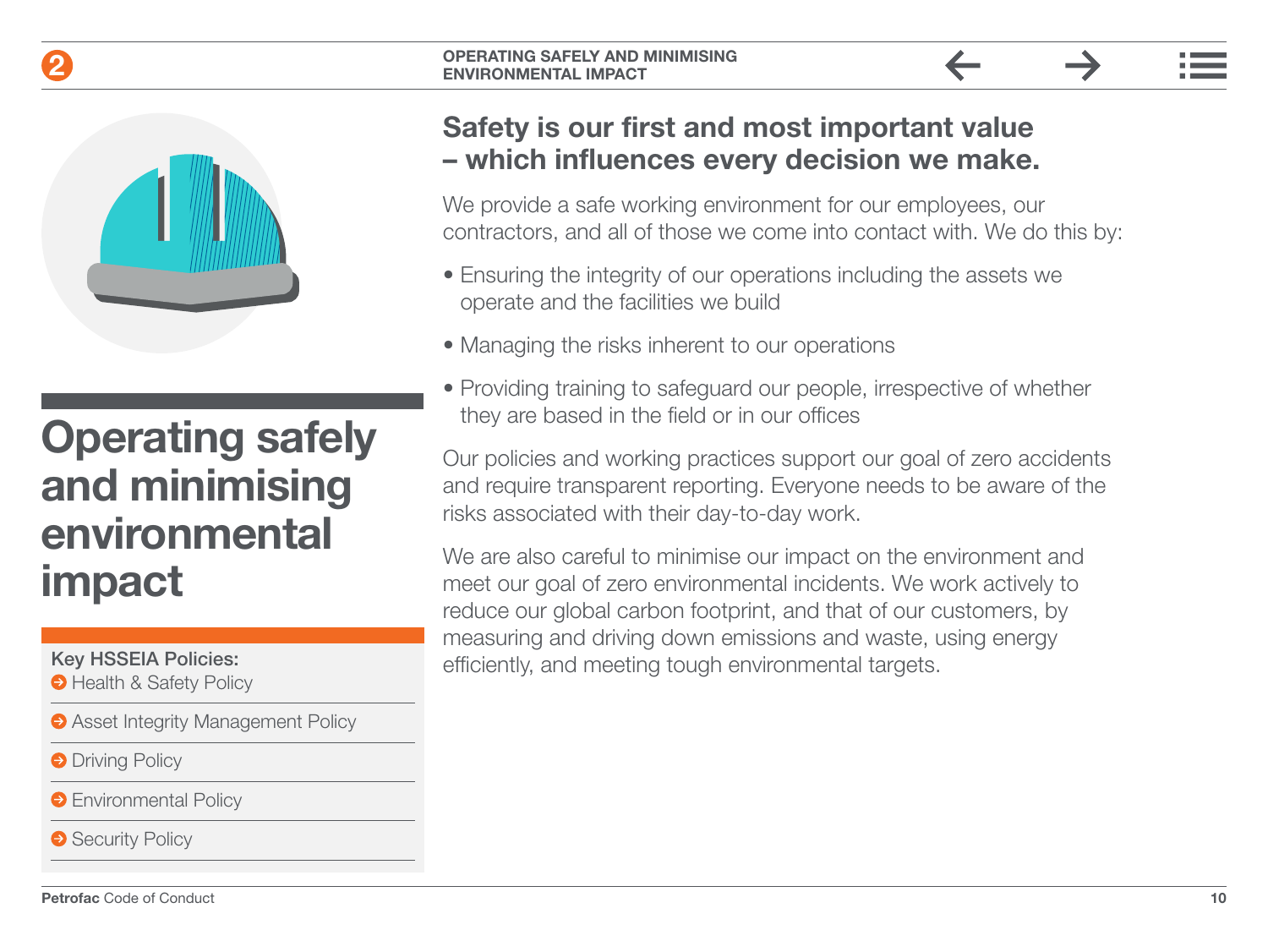# <span id="page-11-0"></span>3 Our People

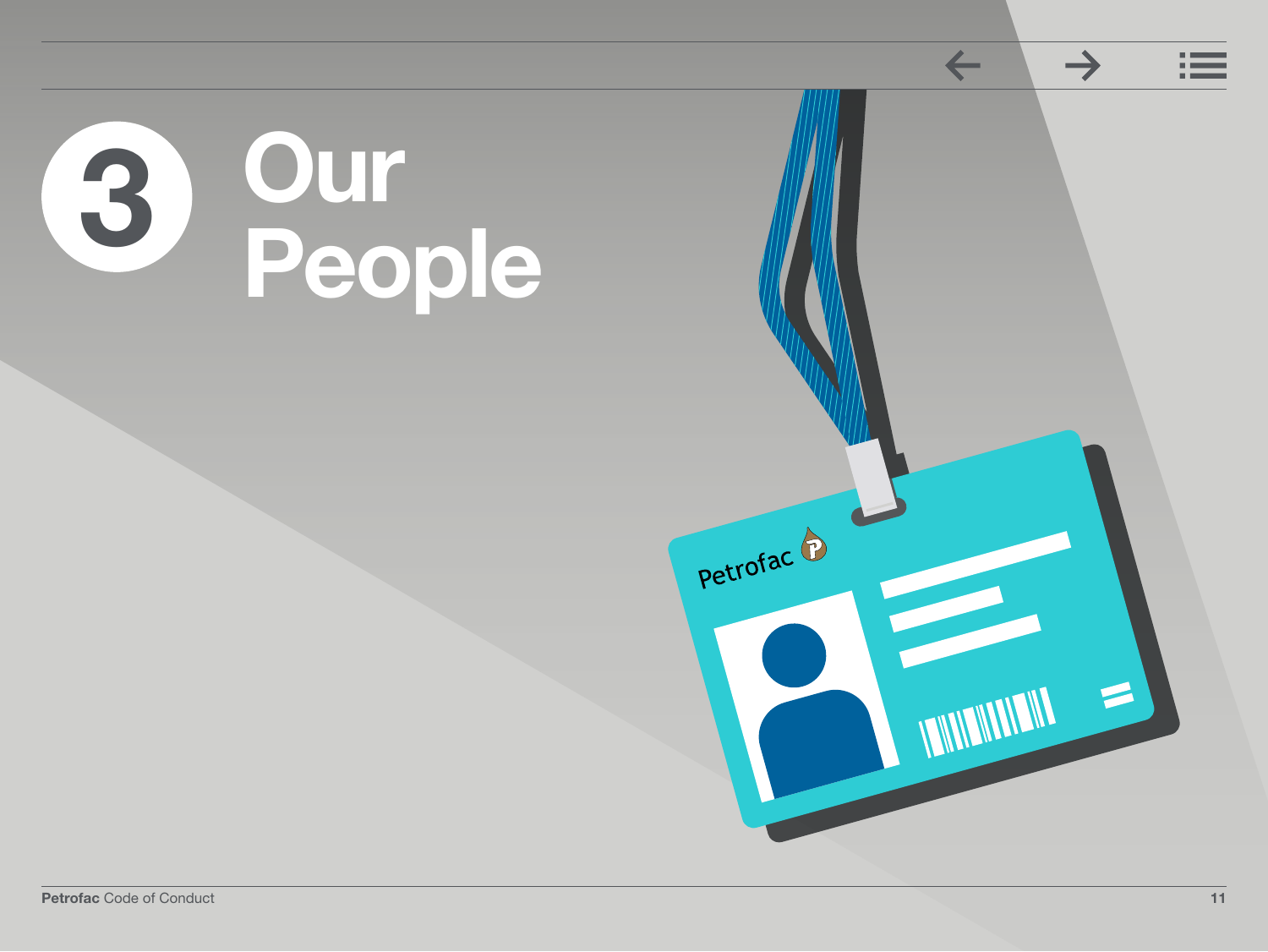#### OUR PEOPLE





## Our People

#### Petrofac is a people-based business. It is our people who set us apart.

As a global business, we represent diverse cultures while sharing the same Petrofac values, and we draw strength from this diversity. We create an environment that encourages collaboration, openness and respect, where concerns can be raised and discussed without any fear of reprisal.

We treat everyone with courtesy and respect. We do not tolerate harassment, abusive or inappropriate language, or intimidating or discriminatory behavior anywhere in our business. Petrofac operates a zero-tolerance policy on drugs and alcohol across all its sites.

Petrofac recruits, rewards and develops people fairly based on merit, regardless of race, nationality, religion, gender, age, sexual orientation, marital status or disability. We are committed to developing our people and helping them achieve their professional goals, whilst also balancing their personal priorities.

Another Petrofac characteristic is our commitment to local delivery and the creation of in-country value. This means that, wherever practical, we employ and develop local people, and support local suppliers.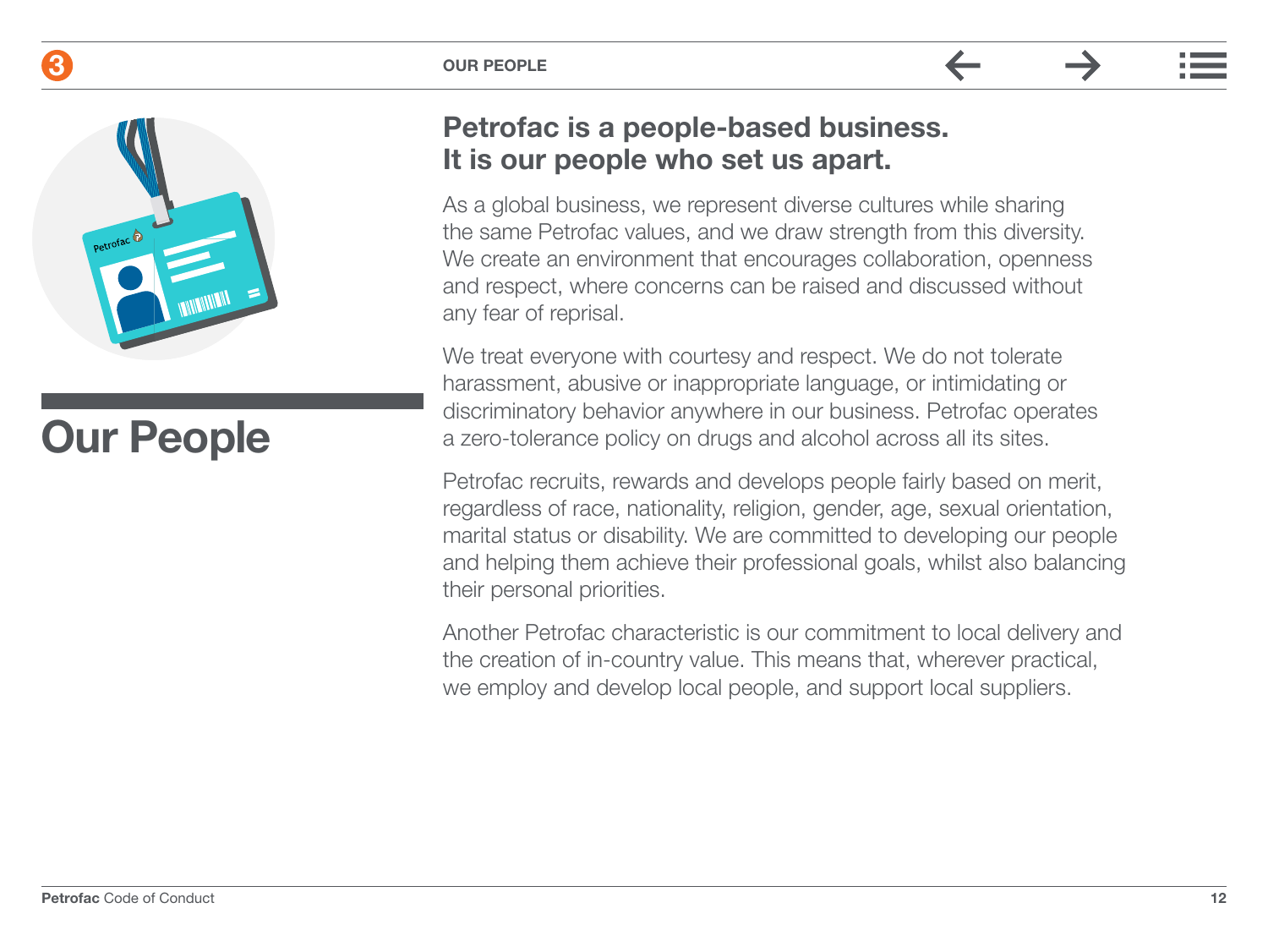#### Our People **Continued**

Petrofac also operates in a manner which respects human dignity, in line with the International Bill of Human Rights, and we comply with the UK Modern Slavery Act.

Petrofac also benefits from a large and diverse department of Human Resource (HR) professionals. They are trained to help employees to meet their full potential and to achieve their best level of performance. We have many policies that are designed to support employees. If you have raised a concern with your supervisor or manager and you do not feel it has been satisfactorily addressed, you can always contact the HR department in confidence to get their support and advice.

#### UN Global Compact

Petrofac is a signatory to the United Nations Global Compact and adheres to all its principles including but not limited to labor standards, discrimination, child labor and forced labor [unglobalcompact.org/what-is-gc](https://www.unglobalcompact.org/what-is-gc)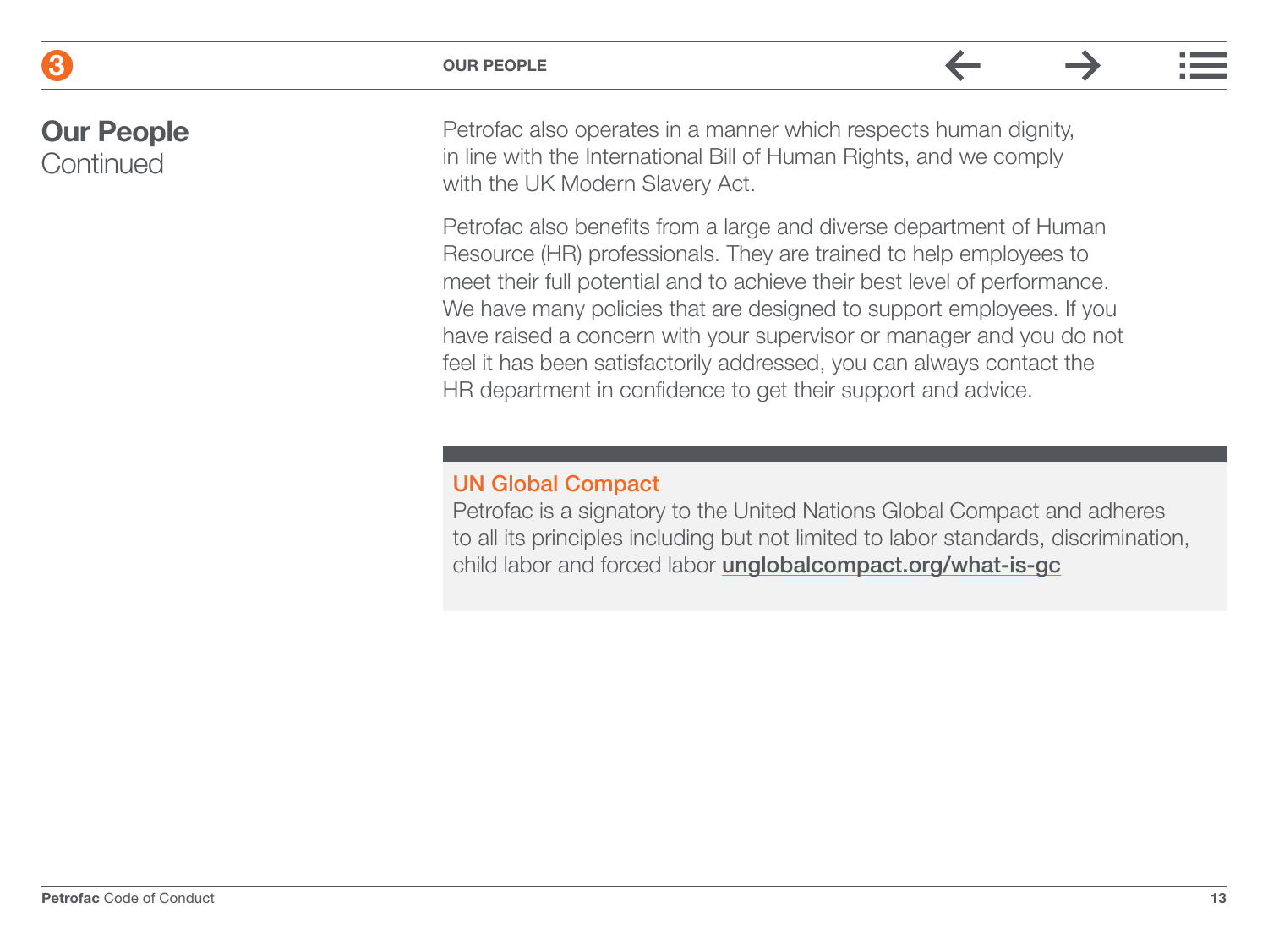Our People **Continued** 

#### International Bill of Human Rights

Petrofac operates globally, including in challenging environments where human rights issues can become a source of risk, both for our business and for some of the people who work on our sites. We are committed to working in partnership with our clients and suppliers to uphold and advance human rights in everything that we do and ensure people are treated with respect, fairness and dignity.

#### UK Modern Slavery Act

Respecting labour rights is fundamental to our values which are at the heart of everything we do and guide our decisions and behaviours. We recognise that modern slavery is a growing global concern and are focused on understanding and eliminating potential issues in our business and supply chain.

Key HR Policies:

**● Bullying & Harassment Policy** 

● [Diversity & Inclusion Policy](https://petrofaconline.sharepoint.com/sites/Compliance_2019/Shared%20Documents/Forms/AllItems.aspx?id=%2Fsites%2FCompliance%5F2019%2FShared%20Documents%2F07%5FDiversity%20%26%20Inclusion%20Policy%2Epdf&parent=%2Fsites%2FCompliance%5F2019%2FShared%20Documents)

**• [Mobility Policy](https://petrofaconline.sharepoint.com/sites/Compliance_2019/Shared%20Documents/Forms/AllItems.aspx?id=%2Fsites%2FCompliance%5F2019%2FShared%20Documents%2F08%5FMobility%20Policy%2Epdf&parent=%2Fsites%2FCompliance%5F2019%2FShared%20Documents

)** 

**Q** [Labour Rights Standard](https://petrofaconline.sharepoint.com/sites/Compliance_2019/Shared%20Documents/Forms/AllItems.aspx?id=%2Fsites%2FCompliance%5F2019%2FShared%20Documents%2F09%5FLabour%20Rights%20Standard%2Epdf&parent=%2Fsites%2FCompliance%5F2019%2FShared%20Documents)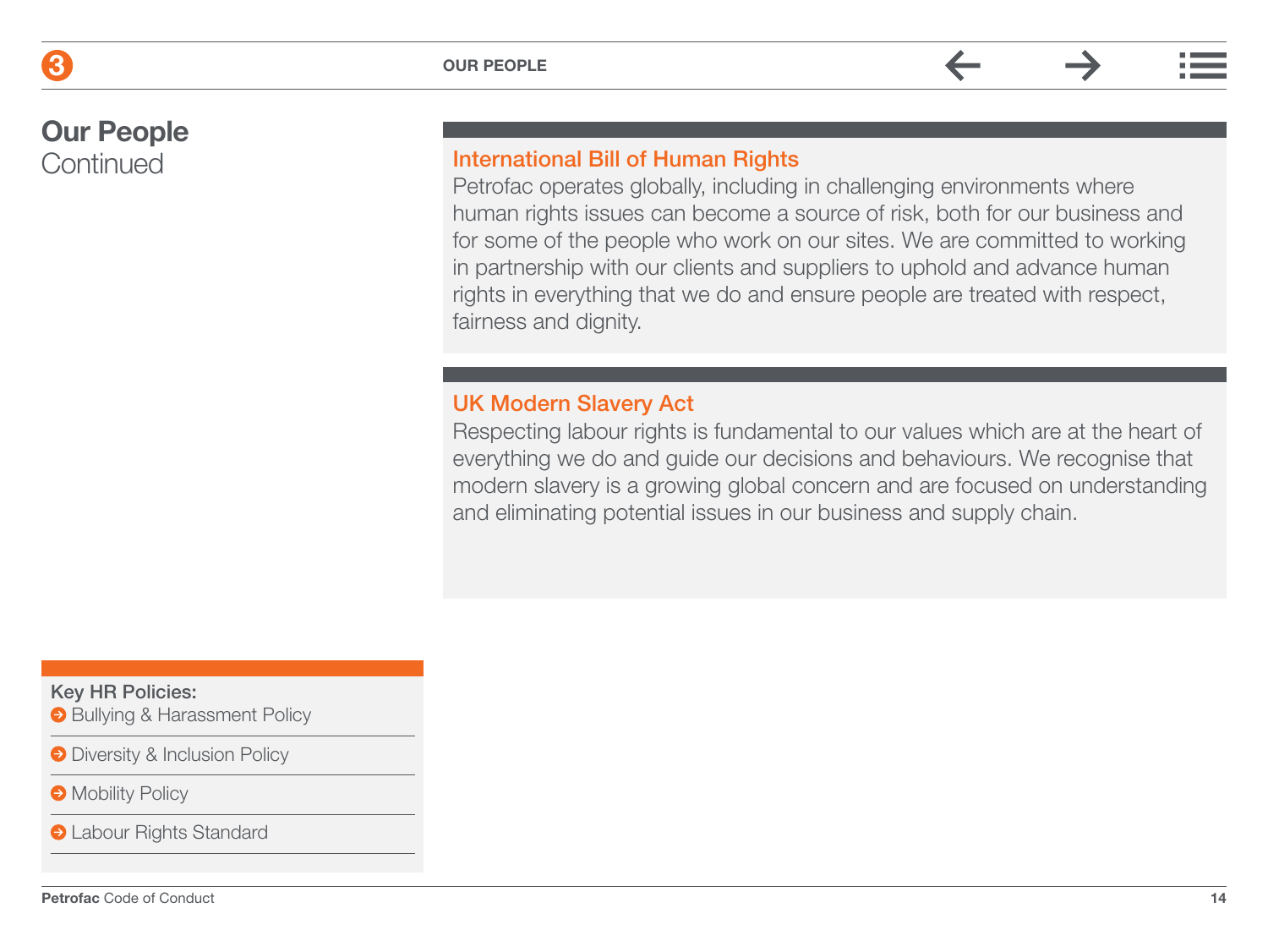<span id="page-15-0"></span>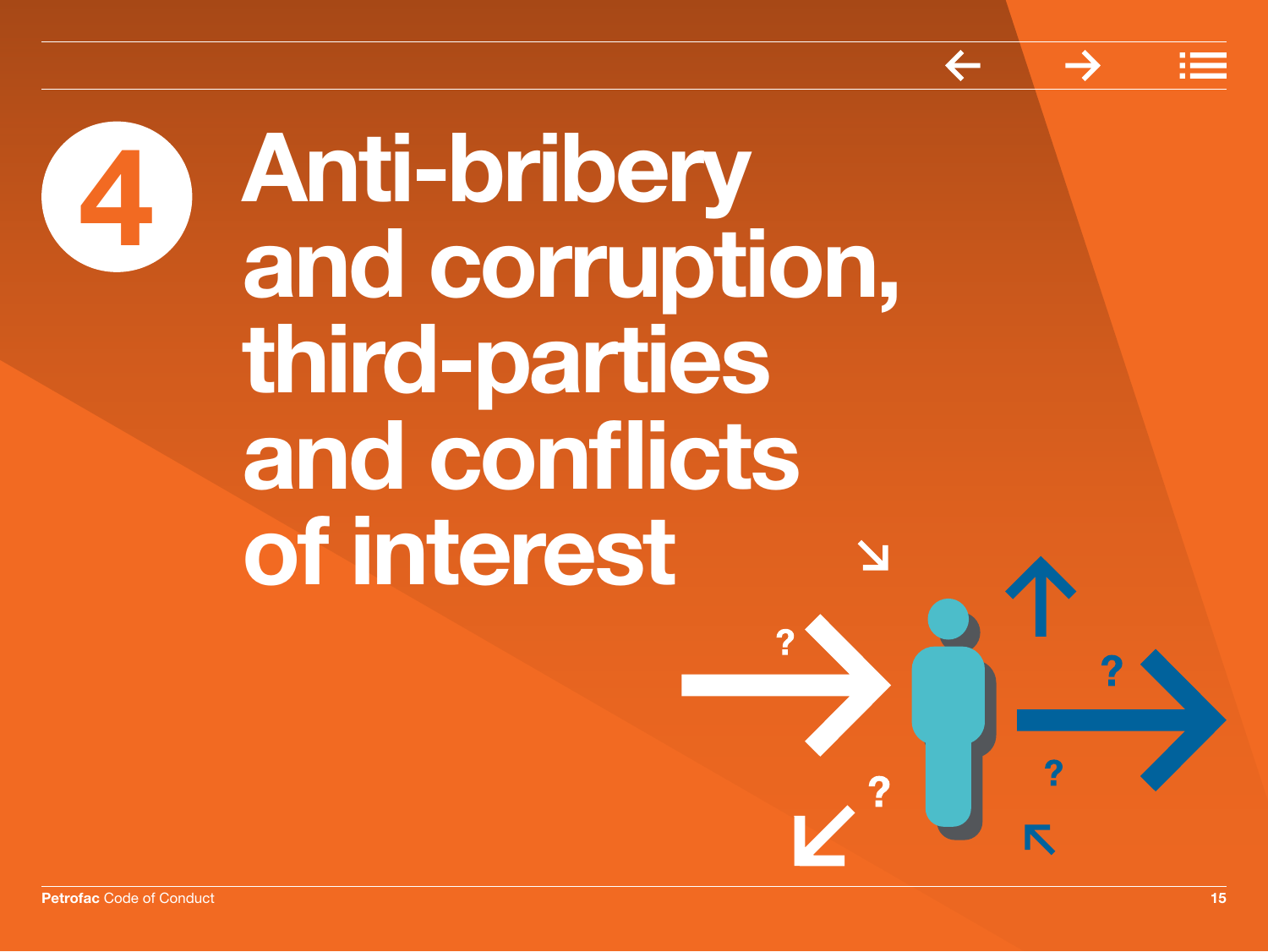



### Anti-bribery and corruption, third-parties and conflicts of interest

#### In all of our dealings, we need to act ethically – and be seen to act ethically.

Under no circumstances will Petrofac tolerate bribery and corruption by our employees or anyone working on our behalf. This means that we (or anyone working for or with us) must never give, receive, offer or solicit anything that could be perceived to be of value, and which may improperly influence anyone in the performance of their work or office.

In some circumstances, the giving or receiving of gifts or entertainment has the potential to be misconstrued as corruption. Whilst we may take into account local customs and practices, great care must be taken to ensure that these practices could not be perceived as seeking to influence decision making, and you must ensure that your own integrity could not be called into question through the receipt of gifts or entertainment. For these reasons, we have in place policies and procedures which govern these practices, such as registering any gifts that you have received and seeking your supervisor's approval. These policies and procedures must be followed at all times.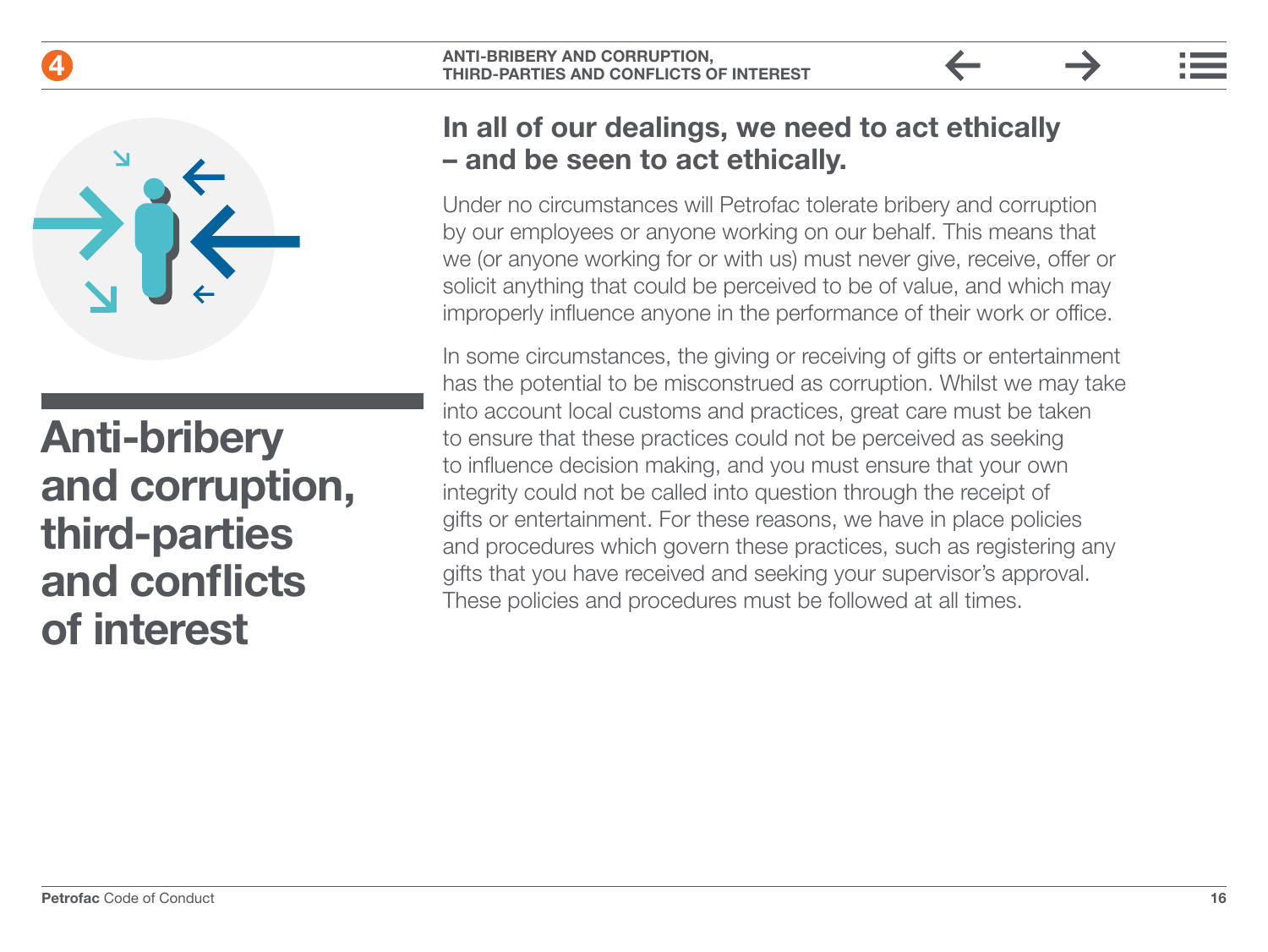

#### Anti-bribery and corruption, third-parties and conflicts of interest

**Continued** 

Wherever possible, we always conduct business on our own behalf in all of our markets. There are occasions, however, such as where required by local law, when we will use third-parties to represent us. We only do this if a third-party has been subject to appropriate due diligence and the necessary internal review and approval procedures have been followed. It is the role of the Third-Party Risk Committee to provide this function.

We expect all third-parties working with Petrofac, including contractors, subcontractors, joint venture partners, agents, and all other vendors, to act in a way that is consistent with this Code of Conduct, as well all the applicable Petrofac Polices and Standards and local laws. These thirdparties may be subject to periodic audit to ensure compliance. And, where necessary or useful, appropriate training will always be provided by Petrofac.

The required due-diligence processes must always be followed prior to the engagement of a third-party.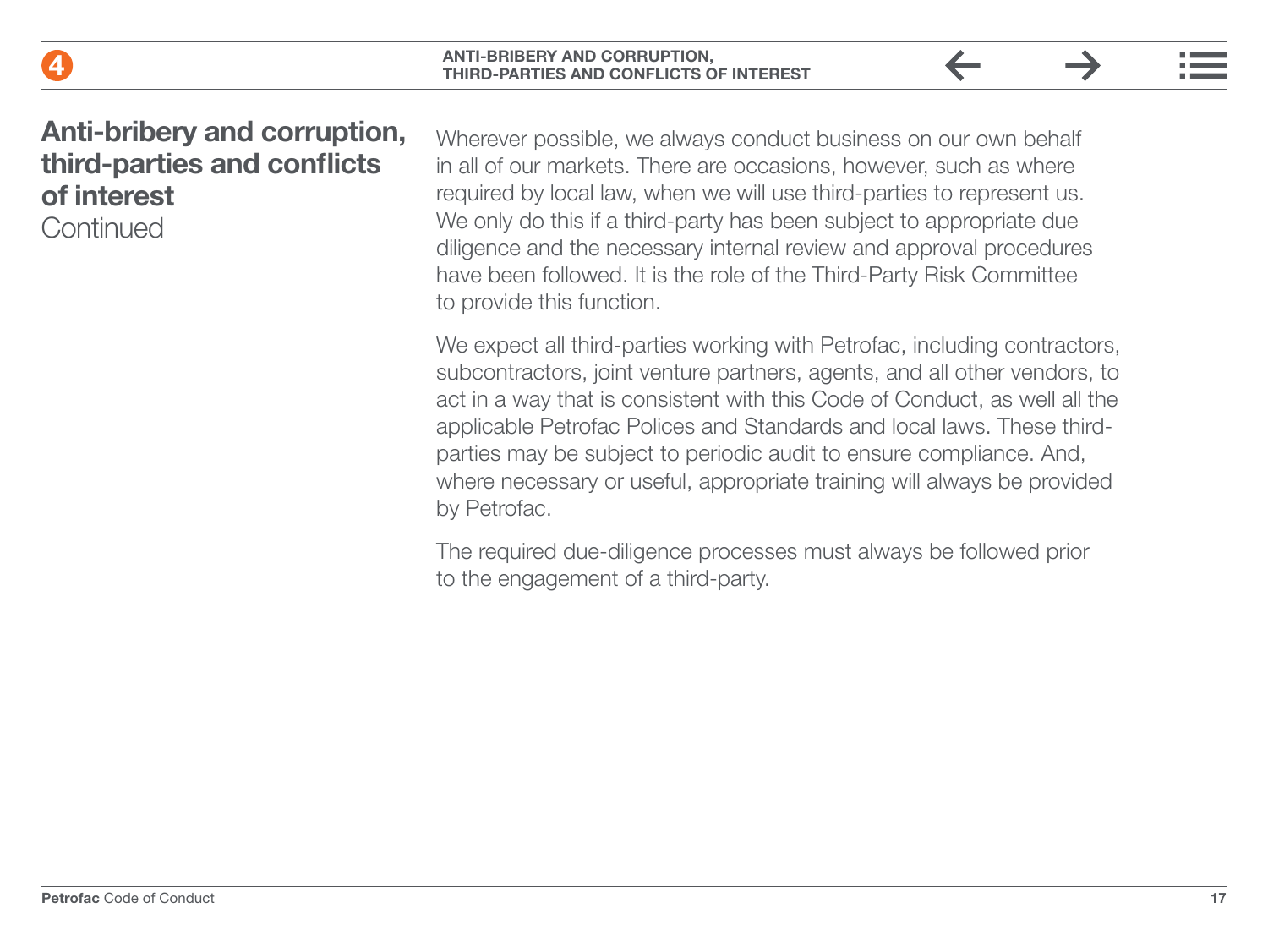

#### Anti-bribery and corruption, third-parties and conflicts of interest

**Continued** 

Perceived or actual conflicts of interest may have an adverse impact on Petrofac's reputation for integrity, or the reputation of an individual employee or external stakeholder. For this reason, they are not permitted, other than in circumstances where our policies have been followed and full disclosure has been made to the affected parties, either internal or external. Personal shareholdings may also create a conflict of interest.

Petrofac will not conduct business with third-parties that it suspects may be dealing in the proceeds of crime or otherwise engaged in money laundering, and will not knowingly facilitate any transaction that has elements of such practices.

As ever, if you are in any doubt you should always ask your line management, the Compliance function, or the HR team.

Key ABC Policies:

- **Standard for Prevention** [of Bribery & Corruption](https://petrofaconline.sharepoint.com/sites/Compliance_2019/Shared%20Documents/Forms/AllItems.aspx?id=%2Fsites%2FCompliance%5F2019%2FShared%20Documents%2F10%5FStandard%20for%20the%20Prevention%20of%20Bribery%20%26%20Corruption%2Epdf&parent=%2Fsites%2FCompliance%5F2019%2FShared%20Documents)
- **◆ [Conflict of Interest Policy](https://petrofaconline.sharepoint.com/sites/Compliance_2019/Shared%20Documents/Forms/AllItems.aspx?id=%2Fsites%2FCompliance%5F2019%2FShared%20Documents%2F11%5FConflict%20Of%20Interest%20Policy%2D2019%2Epdf&parent=%2Fsites%2FCompliance%5F2019%2FShared%20Documents)**
- **Competition and Competitive** [Intelligence Standard](https://petrofaconline.sharepoint.com/sites/Compliance_2019/Shared%20Documents/Forms/AllItems.aspx?id=%2Fsites%2FCompliance%5F2019%2FShared%20Documents%2F12%5FCompetition%20Law%20and%20Competitive%20Intelligence%20Standard%5FRev0%2Epdf&parent=%2Fsites%2FCompliance%5F2019%2FShared%20Documents)
- Share Dealing Code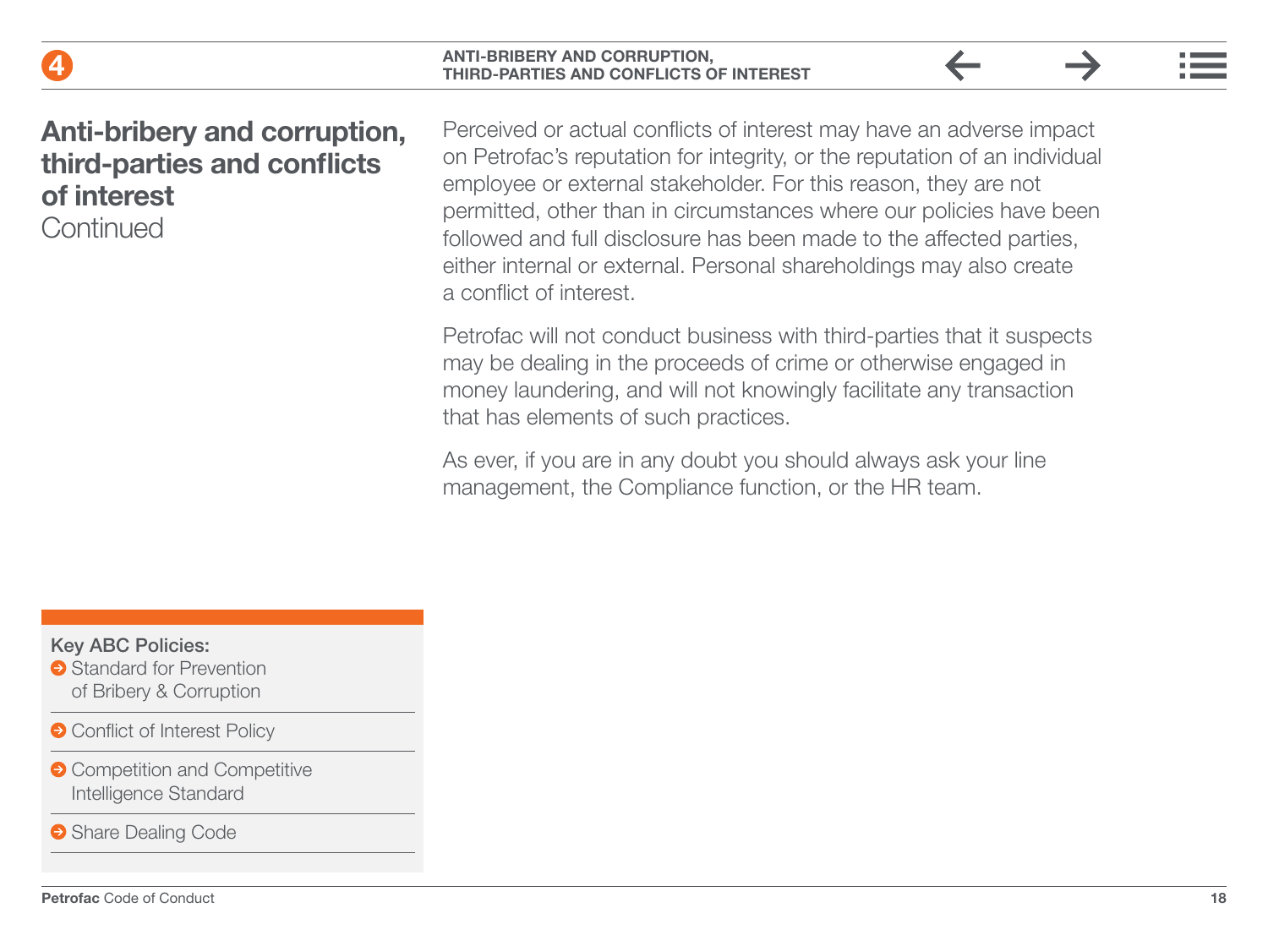# <span id="page-19-0"></span>5 Competing fairly and compliantly

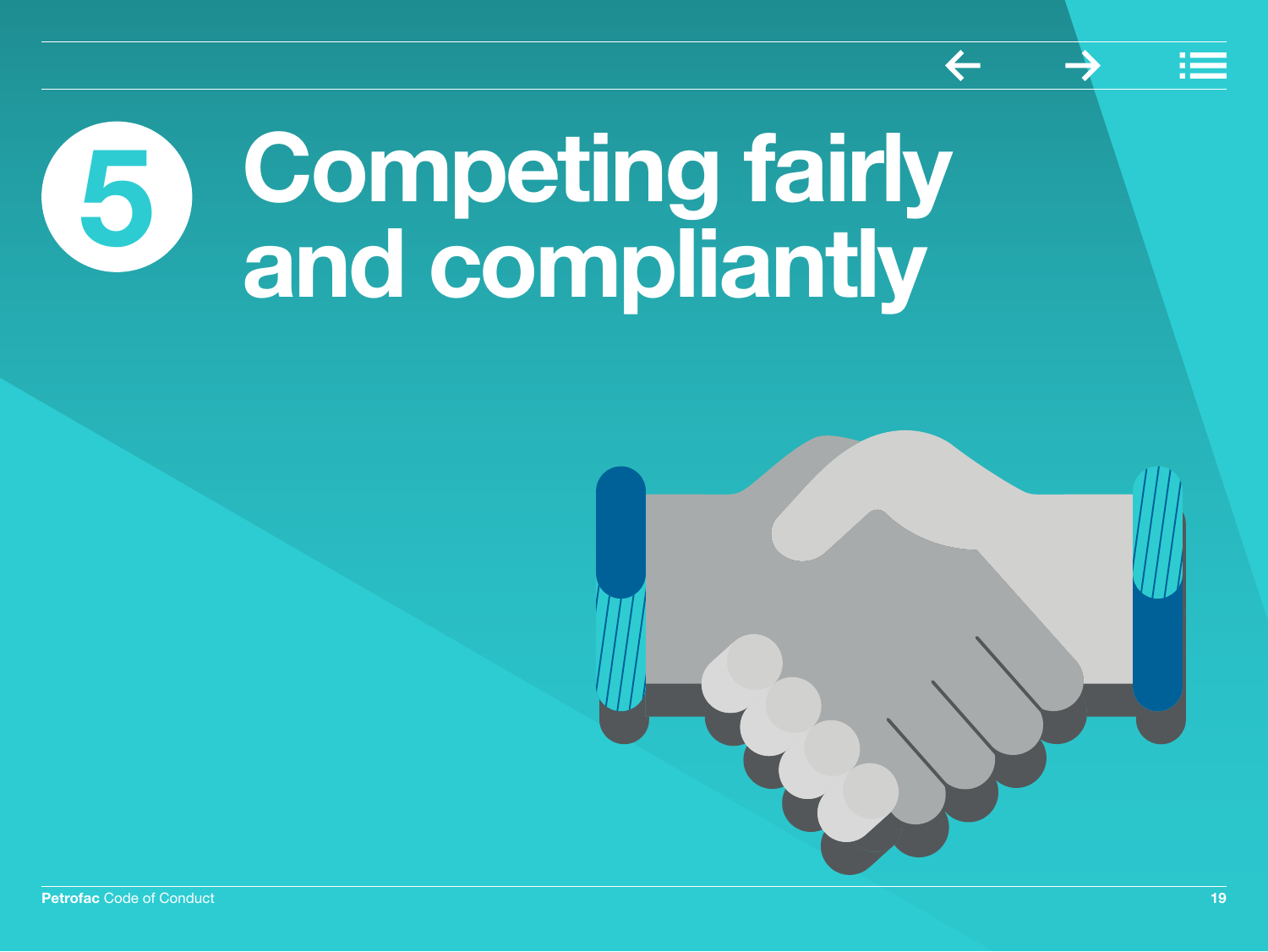

### Competing fairly and compliantly

#### Key Policies:

**• [Trade Compliance Policy](https://petrofaconline.sharepoint.com/sites/Compliance_2019/Shared%20Documents/Forms/AllItems.aspx?id=%2Fsites%2FCompliance%5F2019%2FShared%20Documents%2F14%5FTrade%20Compliance%20Policy%2D2019%2Epdf&parent=%2Fsites%2FCompliance%5F2019%2FShared%20Documents)** 

 $\Theta$  Competition and Competitive [Intelligence Standard](https://petrofaconline.sharepoint.com/sites/Compliance_2019/Shared%20Documents/Forms/AllItems.aspx?id=%2Fsites%2FCompliance%5F2019%2FShared%20Documents%2F12%5FCompetition%20Law%20and%20Competitive%20Intelligence%20Standard%5FRev0%2Epdf&parent=%2Fsites%2FCompliance%5F2019%2FShared%20Documents)

We operate in a tough competitive environment. The way we win business – and the only way we want to win business – is by effectively demonstrating to clients that we will deliver high quality projects, services and outstanding operational support reliably and at an agreed cost.

Generally, the way we are awarded new contracts is through competitive tendering processes conducted by our clients. We respect these processes, and never seek to manipulate or circumvent them through corruption, collusion or the improper exchange of information.

Communication with potential competitors may be appropriate in circumstances where a consortium or joint venture bid is being considered or negotiated. Generally however, it should be avoided during the tender process other than in compliance with our Competition and Competitive Intelligence Standard.

Wherever we operate, we comply with all import and export regulations. And we respect all national and international trade sanctions and embargoes that might apply to our operations.

5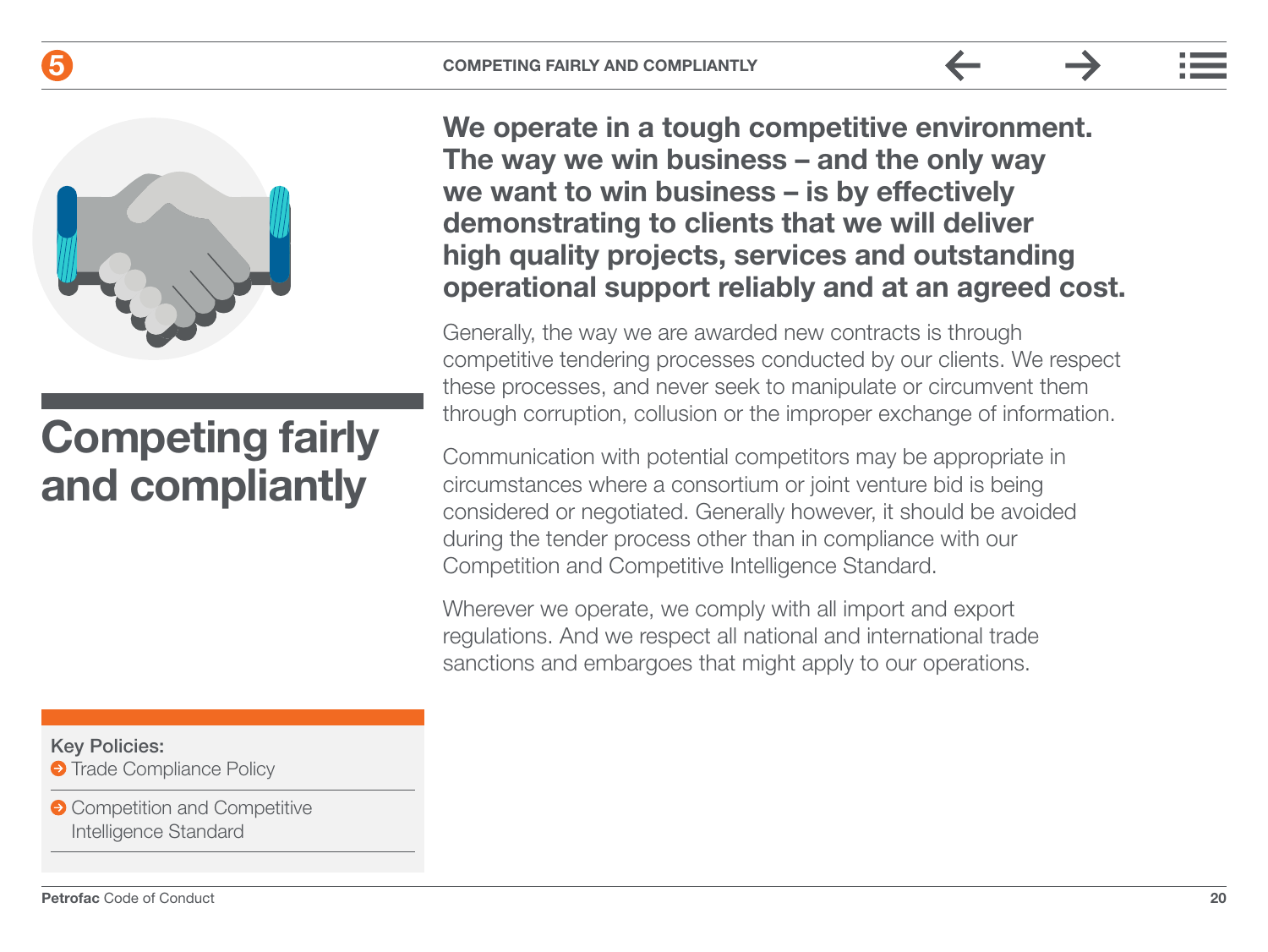# <span id="page-21-0"></span>6 Community, political and social impact

 $\leftarrow$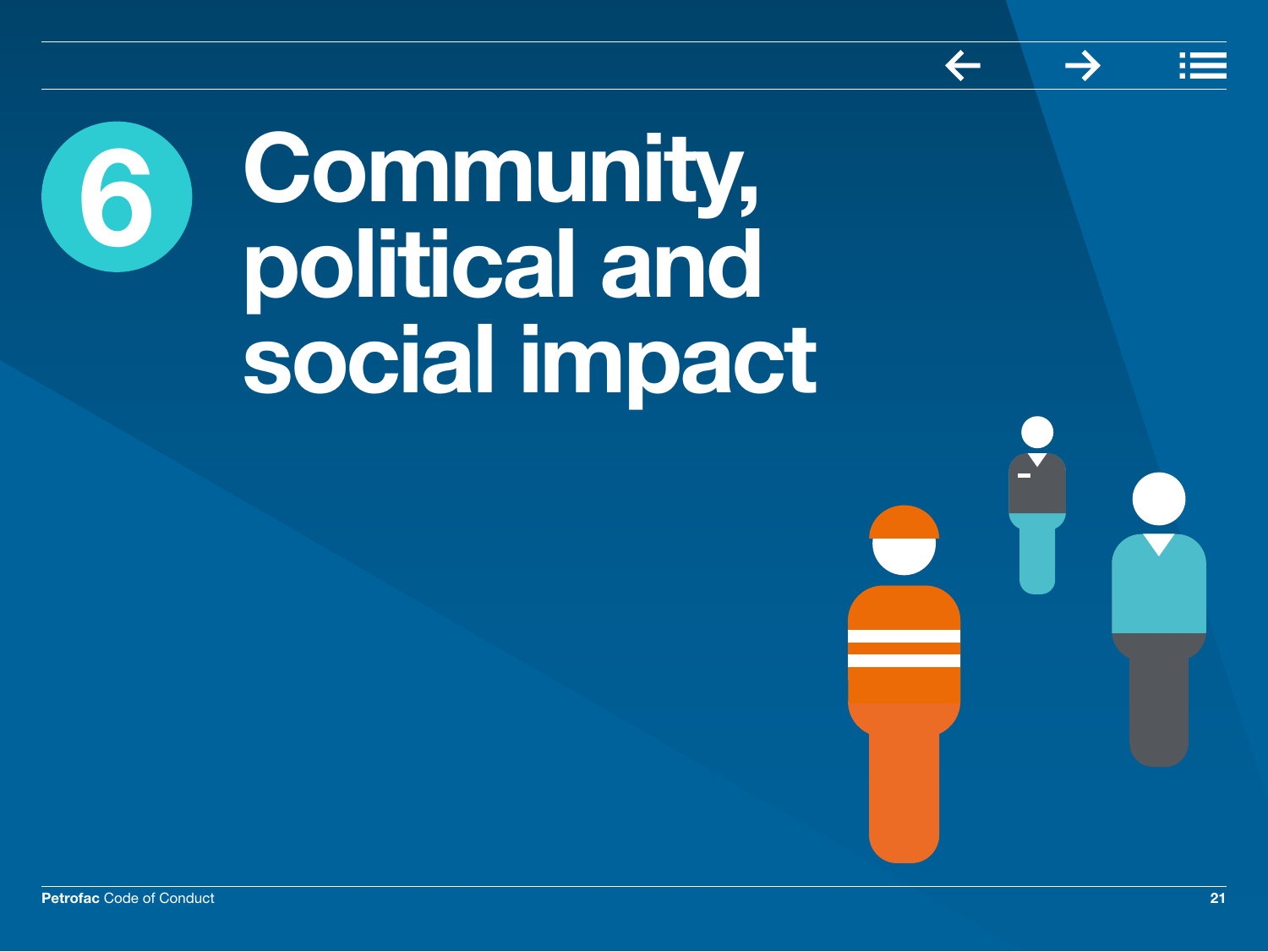#### $6$



# Community, political and social impact

Key Community Policies:

Standard for Prevention [of Bribery & Corruption](https://petrofaconline.sharepoint.com/sites/Compliance_2019/Shared%20Documents/Forms/AllItems.aspx?id=%2Fsites%2FCompliance%5F2019%2FShared%20Documents%2F10%5FStandard%20for%20the%20Prevention%20of%20Bribery%20%26%20Corruption%2Epdf&parent=%2Fsites%2FCompliance%5F2019%2FShared%20Documents) 

**Q** [Labour Rights Standard](https://petrofaconline.sharepoint.com/sites/Compliance_2019/Shared%20Documents/Forms/AllItems.aspx?id=%2Fsites%2FCompliance%5F2019%2FShared%20Documents%2F09%5FLabour%20Rights%20Standard%2Epdf&parent=%2Fsites%2FCompliance%5F2019%2FShared%20Documents)

Local delivery has always been key to the Petrofac model, which means that we make a determined effort to employ local people, build local capabilities, draw on local supply chains, stimulate local economies, and engage with local governments and communities.

In doing this, we often partner with Non-Government Organizations ("NGOs"). Where we do work with local charities or similar organisations, this must be in line with our Corporate Responsibility philosophy and approved by the relevant Corporate functions.

Care must be taken to ensure that charitable donations or initiatives can never be used or perceived as bribery, and due diligence must be conducted accordingly.

Petrofac has no political agenda, and we do not make donations to any political parties or organisations. We might engage in certain policy debates if they have a direct impact on our operations, but any such engagement or lobbying must be conducted exclusively through our Government and Stakeholder Relations function.

Employees are free to participate in any legal political activity. However, in doing so, they must make it clear that they are in no way representing Petrofac. Any employees who are considering standing for public office must seek advice from their line management.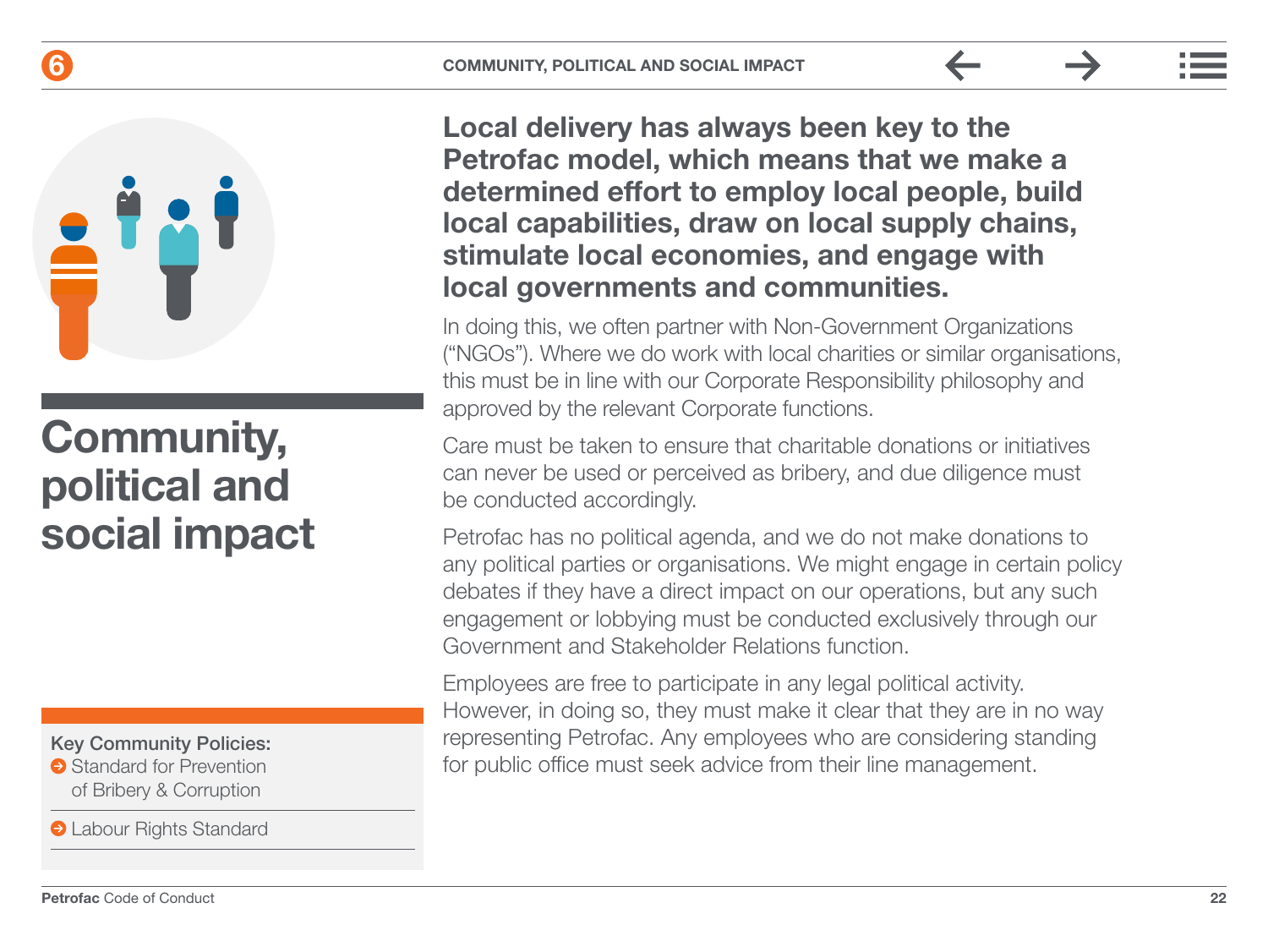# <span id="page-23-0"></span>7 Record-keeping, transparency, tax and inside information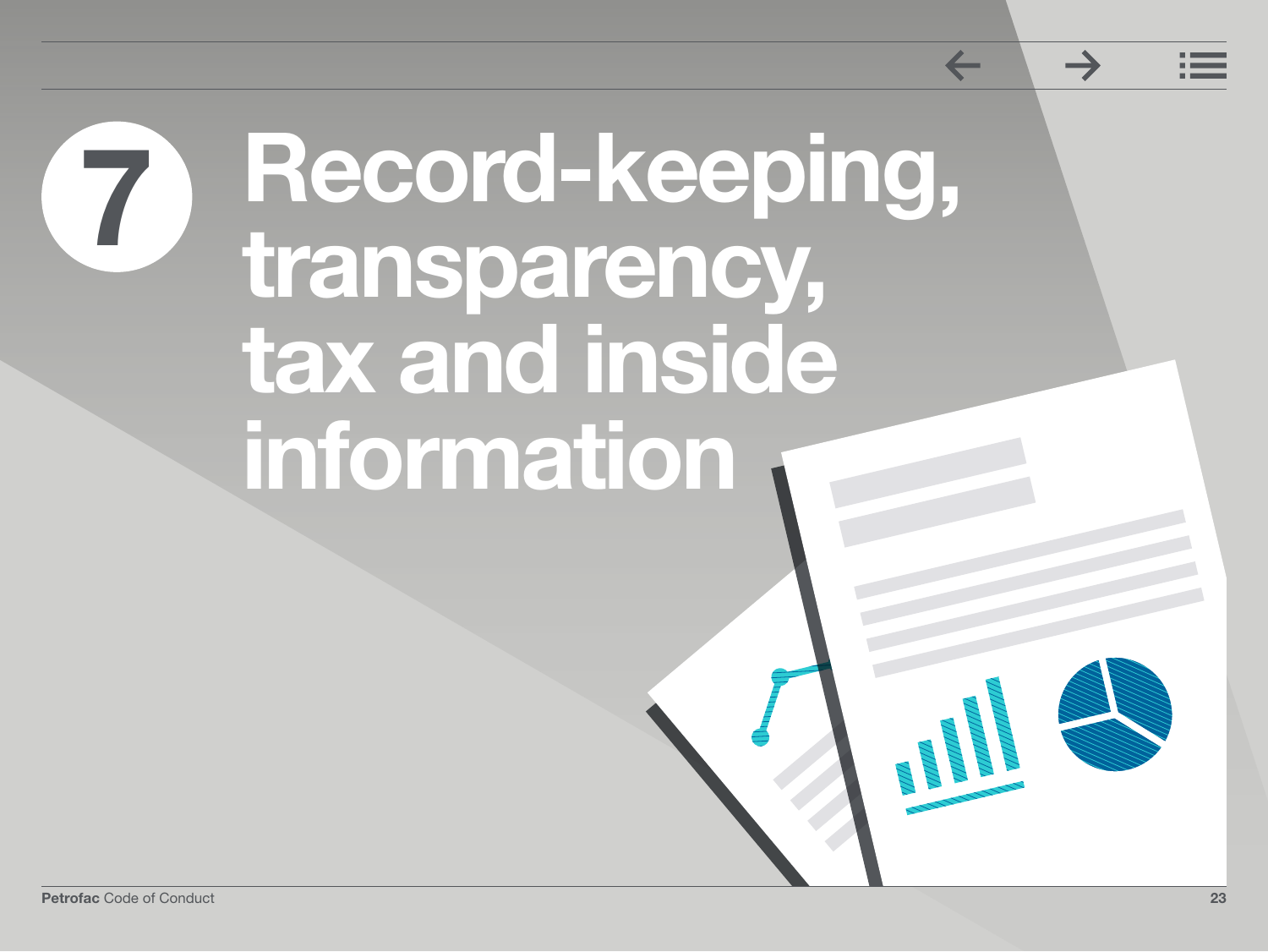

### Record-keeping, transparency, tax and inside information

#### We must maintain accurate and complete records of our business activities.

These records may include financial records, emails and other forms of business communication and must be prepared, maintained and preserved in accordance with the relevant Policies and Standards. We are a transparent organisation and recognise that these records may be inspected by competent regulators or authorities at any time. Our records and data are key business assets and must be protected in line with our IT and Cyber Security Policies and Standards.

We comply with applicable data privacy laws covering our employees, stakeholders and customers.

Petrofac follows thorough and meticulous financial processes to ensure that our financial records are transparent, timely, accurately reflect our business and comply with our own Policies and Standards, along with all applicable legal and professional standards.

We are fully aware of the responsibilities we have as a listed company to ensure that our employees or other individuals or organisations we work with do not use information obtained in the course of their work with us to abuse the market in our shares.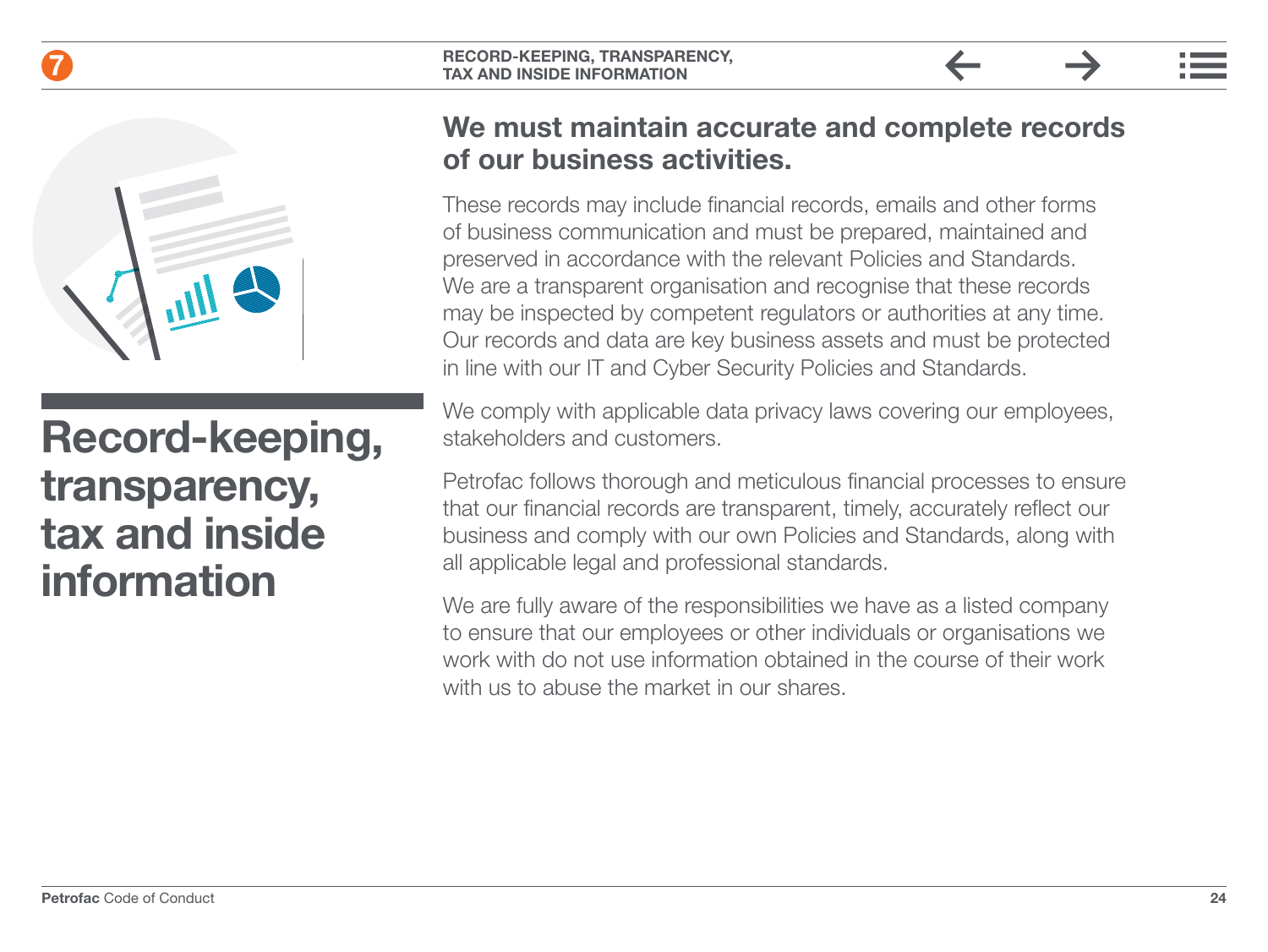#### Record-keeping, transparency, tax and inside information **Continued**

In particular, we have strict Policies, Standards and Procedures around the control of unpublished and price sensitive information, and the circumstances in which our employees or other individuals can deal in our shares. That is why all employees must follow our Share Dealing Code.

Similarly, where we or our employees obtain private or confidential information about other listed companies in the course of their work with us, that information must not be used to abuse the market for shares in any such company.

We adhere to the tax requirements of the countries in which we operate and will not facilitate, condone or encourage tax evasion and/or helping another individual or organisation to evade the taxation regime of any country.

Key finance and information policies:

- Share Dealing Code
- **•** Financial Controls Assurance [Framework Standard](https://petrofaconline.sharepoint.com/sites/Compliance_2019/Shared%20Documents/Forms/AllItems.aspx?id=%2Fsites%2FCompliance%5F2019%2FShared%20Documents%2FFCAF%20Standard%20%2D%20Final%20V1%2E0%2Epdf&parent=%2Fsites%2FCompliance%5F2019%2FShared%20Documents)
- **O** [Tax Governance Standard](https://petrofaconline.sharepoint.com/sites/Compliance_2019/Shared%20Documents/Forms/AllItems.aspx?id=%2Fsites%2FCompliance%5F2019%2FShared%20Documents%2FPetrofac%20Tax%20Governance%20Standard%20%2D%20Feb%2018%2Epdf&parent=%2Fsites%2FCompliance%5F2019%2FShared%20Documents)
- **Tax Policy**
- **Data Protection Policy**
- **•** [Information Security Standard](https://petrofaconline.sharepoint.com/sites/Compliance_2019/Shared%20Documents/Forms/AllItems.aspx?id=%2Fsites%2FCompliance%5F2019%2FShared%20Documents%2F20%5FInformation%20Security%20Standard%2Epdf&parent=%2Fsites%2FCompliance%5F2019%2FShared%20Documents)
- **O** [Data Classification Standard](https://petrofaconline.sharepoint.com/sites/Compliance_2019/Shared%20Documents/Forms/AllItems.aspx?id=%2Fsites%2FCompliance%5F2019%2FShared%20Documents%2F21%5FInformation%20Classification%20Standard%2Epdf&parent=%2Fsites%2FCompliance%5F2019%2FShared%20Documents)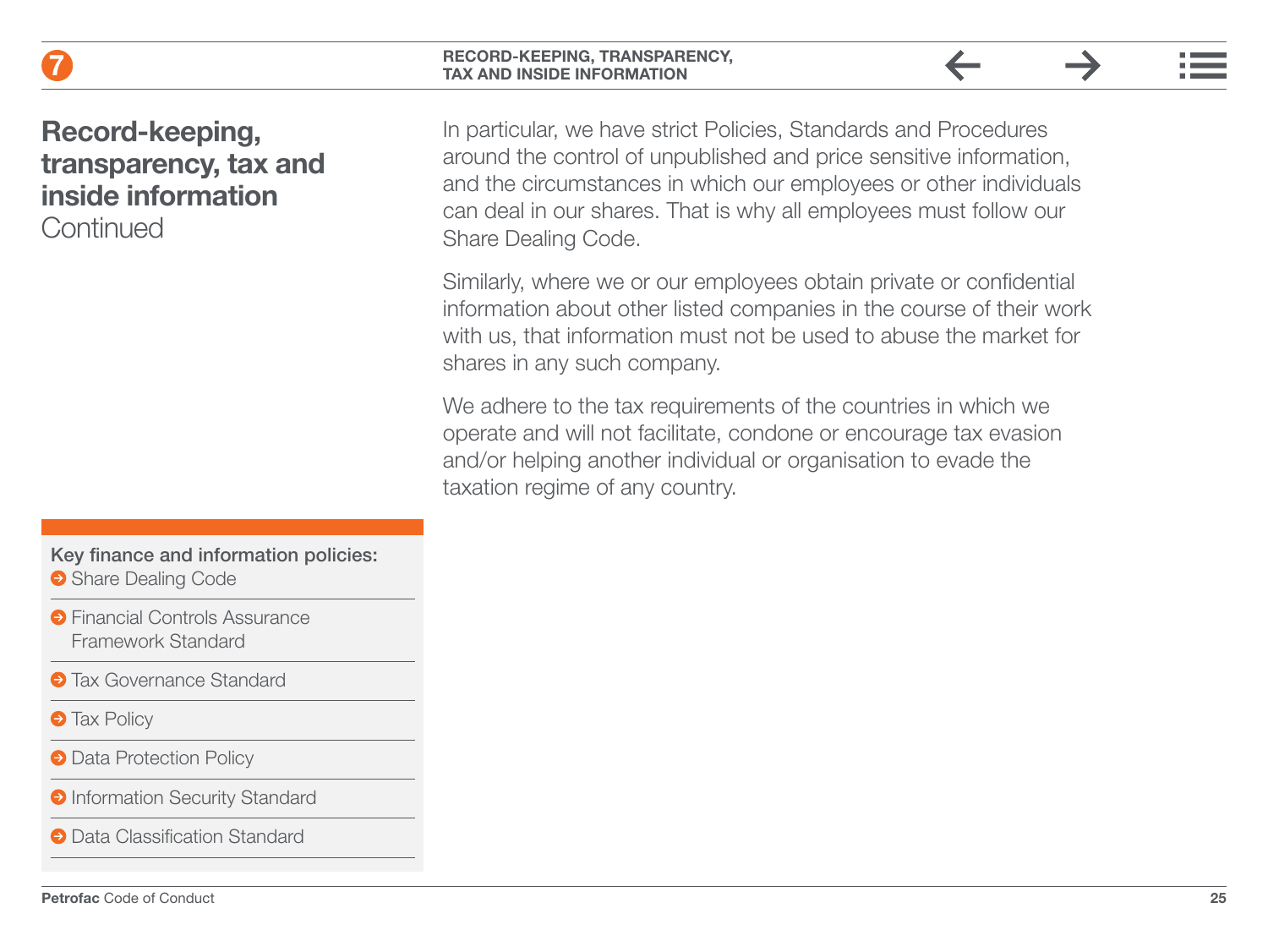# <span id="page-26-0"></span>8 External Communications

# 1 @ Petrofac Code of Conduct 26 November 26 November 26 November 26 November 26 November 26 November 26 November 26 November 26 November 26 November 26 November 26 November 26 November 26 November 26 November 26 November 26 No

 $\leftarrow$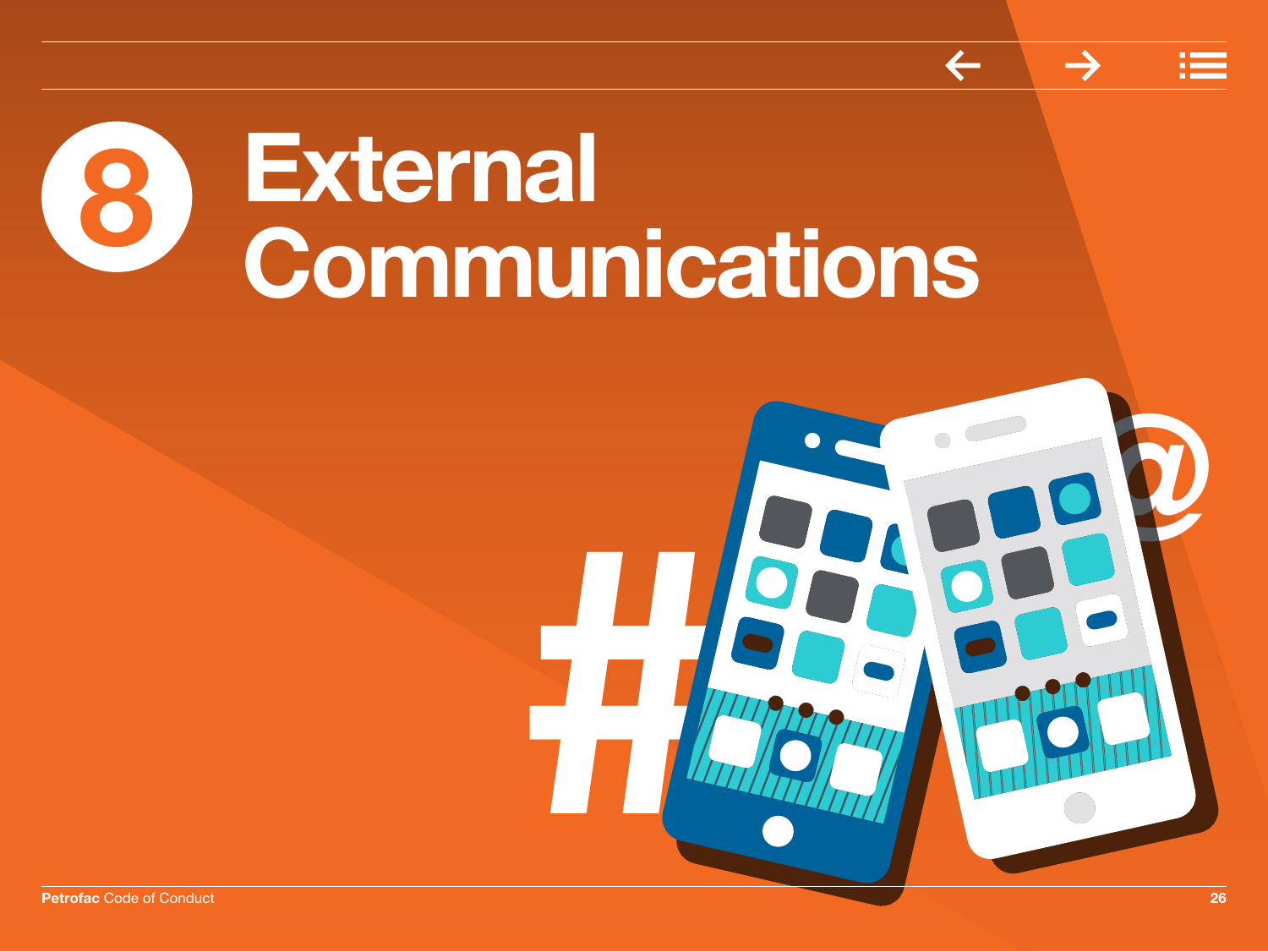



## **External** Communications

Reflecting the scale and nature of our operations, Petrofac is a high-profile organisation with a strong public face.

We are frequently covered by the media, more than half-a-million people follow us on social media, and our website is independently rated as one of the best in the world.

We have a responsibility to ensure that any information communicated by Petrofac is accurate, clear and consistent. For this reason, Group Communications is the only Corporate function authorised to represent Petrofac with the media and speak on its behalf. Any conversation with any third-party seeking confidential information must be referred to Group Communications.

When using social media, all employees must follow our policies when commenting on or sharing any information relating to Petrofac or its stakeholders on social media channels. Under no circumstances should confidential information be disclosed or shared on social media. In case of any doubt, or if you become concerned about any information relating to Petrofac circulating on social media, Group Communications must be consulted.

Key Communications Policies:

**Social Media in the Workplace quidance**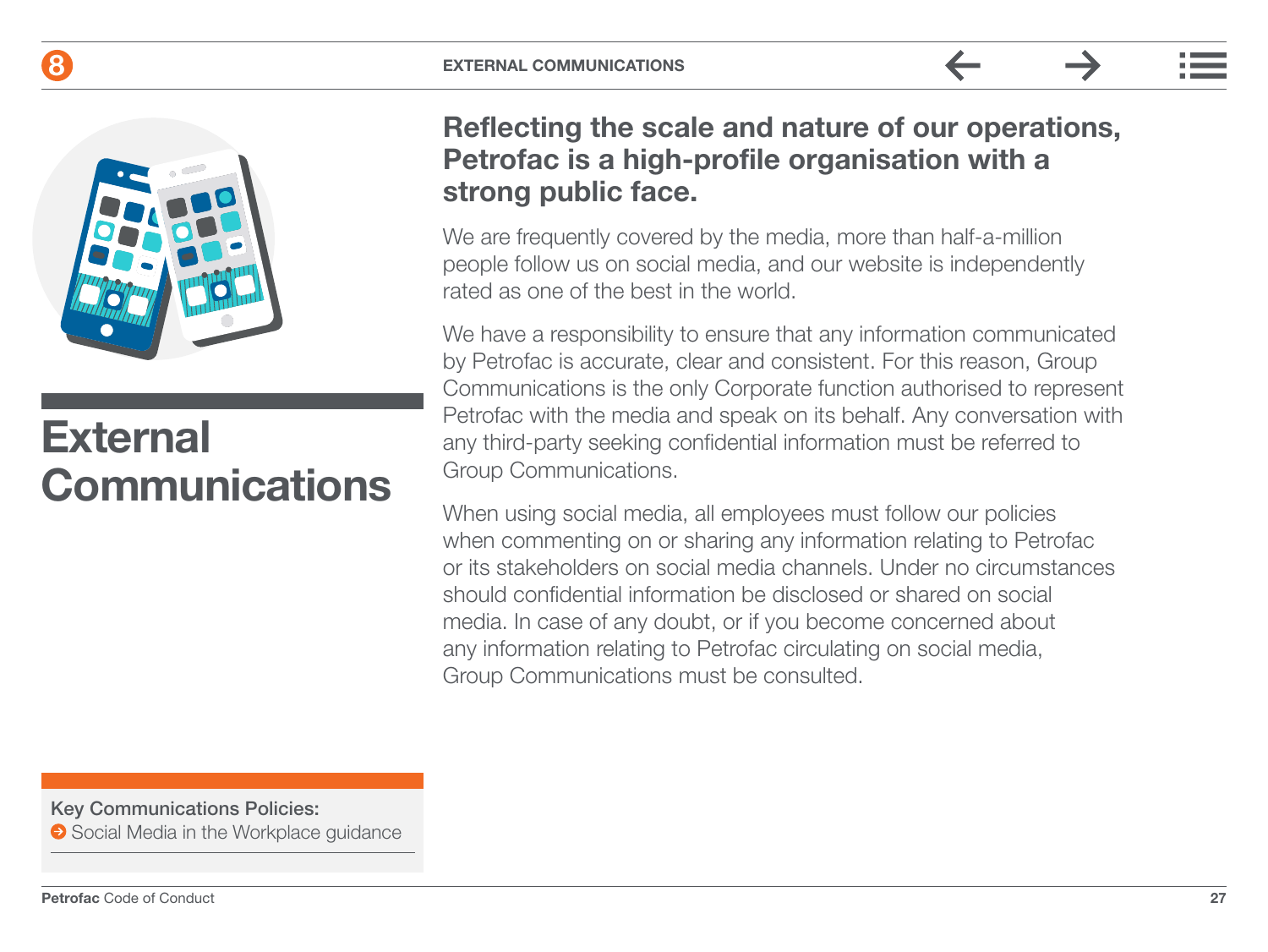<span id="page-28-0"></span>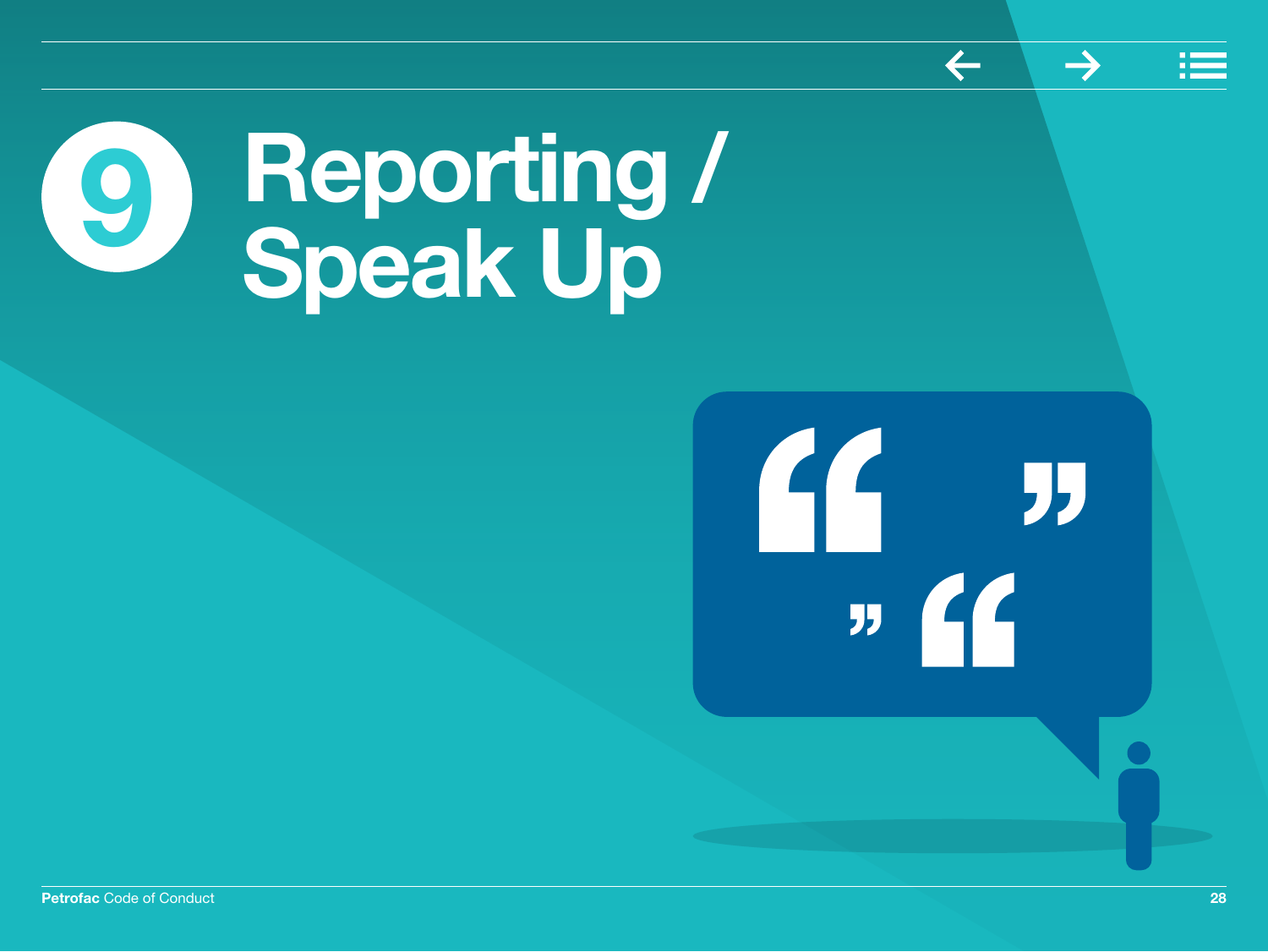

### Reporting / Speak Up

Employees who are aware of or have a reason to believe that there may have been a potential violation of the Petrofac Code of Conduct, Policies, Standards, Procedures or applicable laws must report their concerns internally, immediately.

This principle does not just apply to employees. We also encourage anyone involved or engaged with Petrofac, including suppliers, vendors, contractors or clients, to report any such concerns.

#### Reporting Mechanisms

The first point of contact should be the line manager or supervisor. However, if this is not practical, then concerns must be reported to a manager in Legal, Finance or Human Resources, or directly to Petrofac's Chief Compliance Officer.

Alternatively, concerns can be reported through our Speak Up system. This is operated by Expolink, an independent third party retained by Petrofac to enable the reporting of issues for anyone who does not feel comfortable in engaging through the normal channels.

Concerns can be reported to Expolink anonymously, in two ways: either via telephone by speaking to a trained operator, or online through www.expolink.co.uk using the PASSWORD: petrofac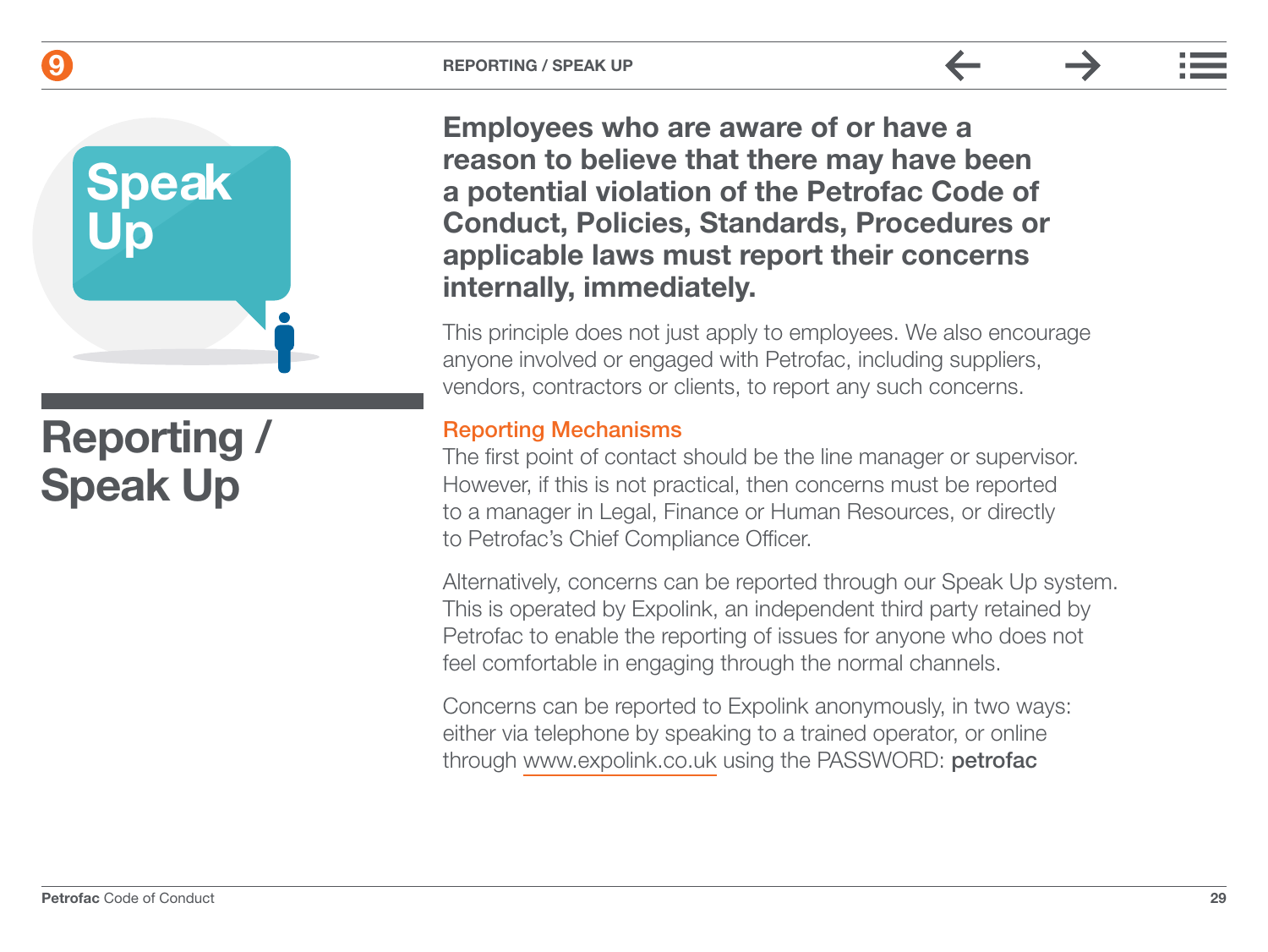#### 9

#### Reporting / Speak Up **Continued**

All reported allegations are treated in confidence and thoroughly reviewed in accordance with the Petrofac Policies, Standards and Procedures. In instances where an employee has identified themselves and asked for feedback on the outcome, this feedback will be provided.

We take the confidentiality of any person who reports allegations very seriously. In addition, Petrofac does not tolerate retaliation for reporting potential or actual violations of the Code or local laws.

—— Note that, as part of your contract of employment, all employees are required to report breaches of the Code and, if required, to also cooperate with investigations into alleged breaches of the Code. Where employees fail to report or cooperate, they will be subject to disciplinary action (up to and including dismissal).

#### Malicious Allegations

Where an employee has a genuine and reasonable belief that the Code has been breached, they have a duty to report it. If, following the investigation, no wrongdoing is discovered, no further action will be taken. Regrettably however, there have been rare incidences of employees making malicious or deliberately false complaints. If this happens in Petrofac, disciplinary action may be taken against those employees (and, in serious cases, it can lead to dismissal).

Key Reporting / Speak Up policies: **• [N](https://eur03.safelinks.protection.outlook.com/ap/b-59584e83/?url=https%3A%2F%2Fpetrofaconline.sharepoint.com%2Fsites%2FCompliance_2019%2FShared%2520Documents%2F2020%2520Non-Retaliation%2520Policy.pdf&data=04%7C01%7CAnn.Whatley%40petrofac.com%7C3b137063f1714fbee9a508d9b96f9710%7C16a4d71285ca455cbba0139c059e16e3%7C0%7C0%7C637744711184952614%7CUnknown%7CTWFpbGZsb3d8eyJWIjoiMC4wLjAwMDAiLCJQIjoiV2luMzIiLCJBTiI6Ik1haWwiLCJXVCI6Mn0%3D%7C3000&sdata=z94YwY6B28tlqjA1u5nQotJsBTvpV2XsSW2JPzI%2BIsI%3D&reserved=0"   https://petrofaconline.sharepoint.com/sites/Compliance_2019/Shared%20Documents/2020%20Non-Retaliation%20Policy.pdf
)on-Retaliation policy**